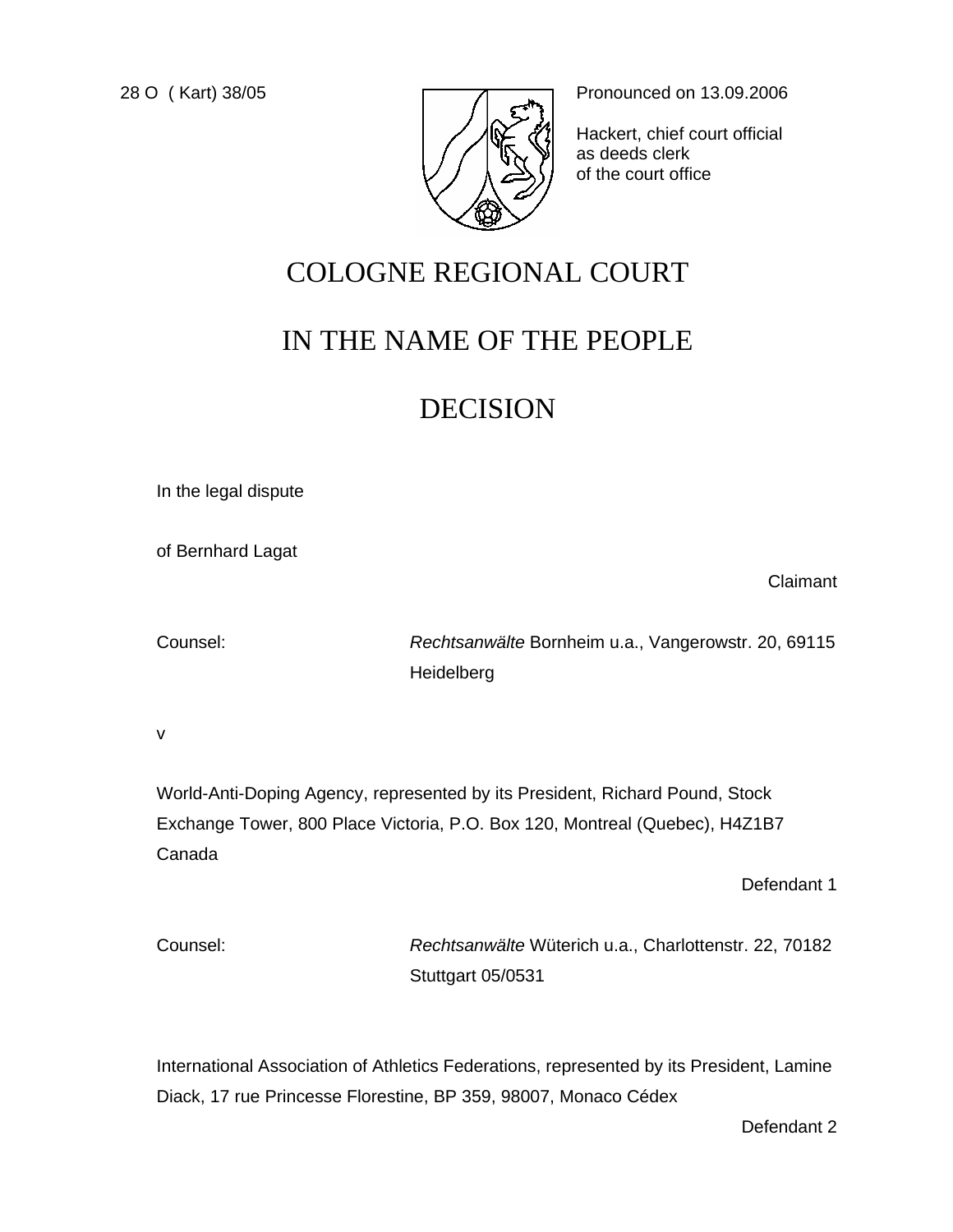$-2 -$ 

Counsel: *Rechtsanwälte* CMS Hasche Sigle, Schöttlestr. 8, 70597 Stuttgart

Deutsche Sporthochschule, represented by its rector Prof. Dr Walter Tokarski, Carl-Diem-Weg 6, 50933 Cologne,

Intervener of Defendants 1 and 2

Counsel: *Rechtsanwälte* Bird & Bird, Karl-Theodor-Str. 6, 40213 Düsseldorf

the 28<sup>th</sup> Civil Chamber of Cologne Regional Court in the oral hearing of 24.05.2006 In the persons of the presiding judge at the Regional Court Mrs Reske and judges at the regional court, Dr Koepsel and Mr Greb

has found follows:

The claim is dismissed.

The Claimant shall bear the costs of the legal dispute including the costs for the intervention by a third party in support of the claimant (*Nebenintervention*).

The decision is provisionally enforceable in return for a security of 110 % of the respective amount to be enforced.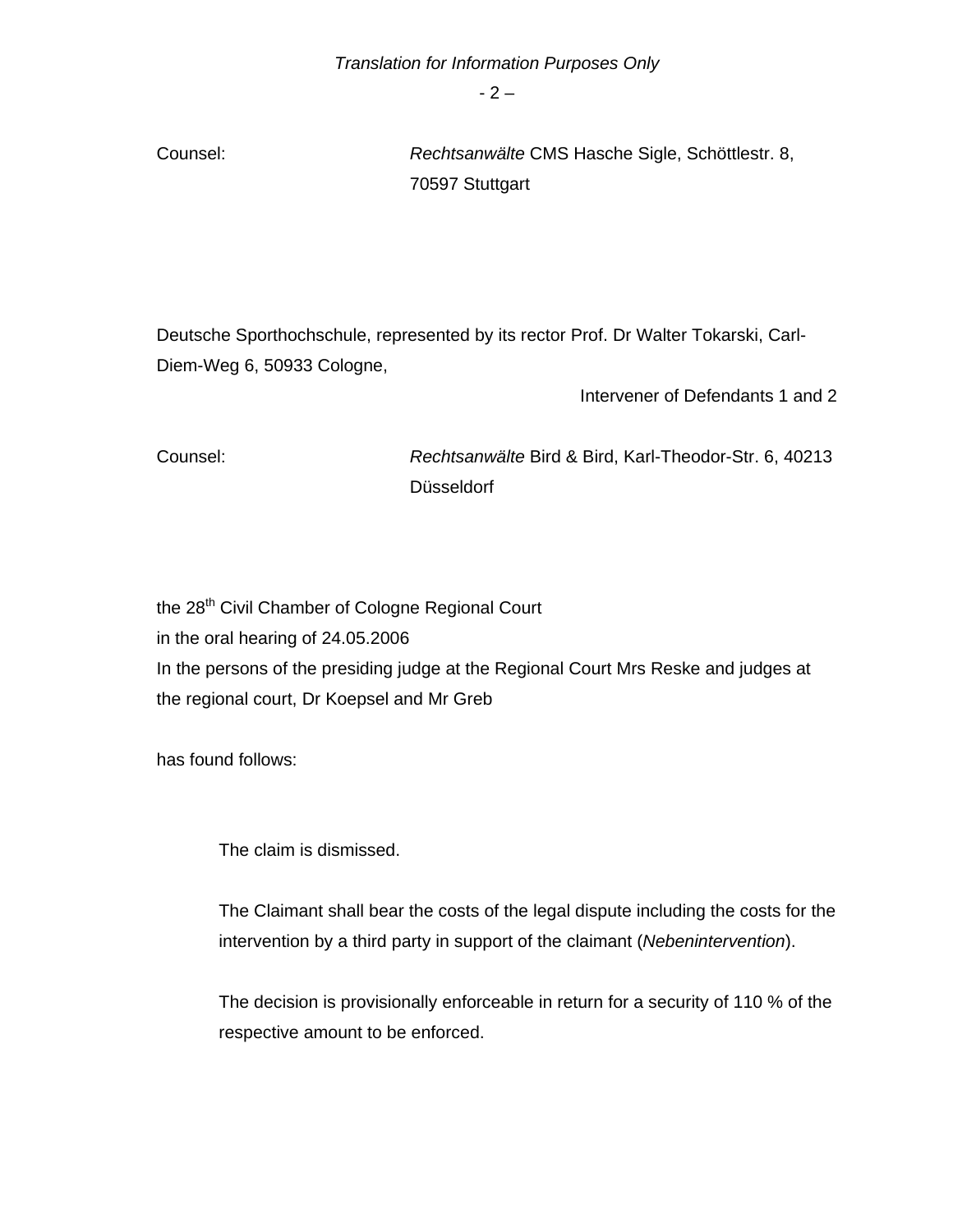- 3 –

## GROUNDS FOR DECISION:

The statement of claim is partially not permissible and otherwise without grounds.

Although the Claimant is free to take the matter to the state courts because the arbitration agreement between the parties does not cover the claims filed in the statement of claim, the claim is not permissible with regard to the motions under 2) and partially not permissible and partially unfounded with regard to 1). Motion 2) is not permissible because – irrespective of the issue whether the motion or the motions for alternative relief are specific enough – Cologne Regional Court does not have international jurisdiction pursuant to § 32 of the German Code of Civil Procedure. However, the claim  $-$  in as far as claims from tort owing to interference in the established and exercised business operation have been cogently pleaded and the Cologne Regional Court would have international jurisdiction - is unfounded with regard to the motion for payment under 1). The claim with respect to claims from the Act against Restraints on Competition and/or positive violation of a contractual duty is to be dismissed as not permissible owing to the lack of international jurisdiction of Cologne Regional Court.

The detail is as follows:

**I. A. Barrison and A. Barrison and T.** 

The defence of the arbitration agreement does not apply, §§ 1032, 1025 (2) of the German Code of Civil Procedure. The Defendants cannot successfully appeal on the grounds that the Claimant has to appeal to the CAS, a Swiss arbitral tribunal, to pursue its claims, as - in the end - the subject of the claim is not covered by the arbitration provisions of Defendant 2,  $\S$  1032 (1) 1<sup>st</sup> half sentence of the German Code of Civil Procedure. Therefore the issue which the Defendants continue to address of whether the arbitration agreement refers to Defendant 1 or whether, if it were valid, it would also apply to the motions under 2) is irrelevant.

However, the Panel assumes that in principle the submission of the Claimant is valid in form under the association arbitration rules of Defendant 2 in accordance with the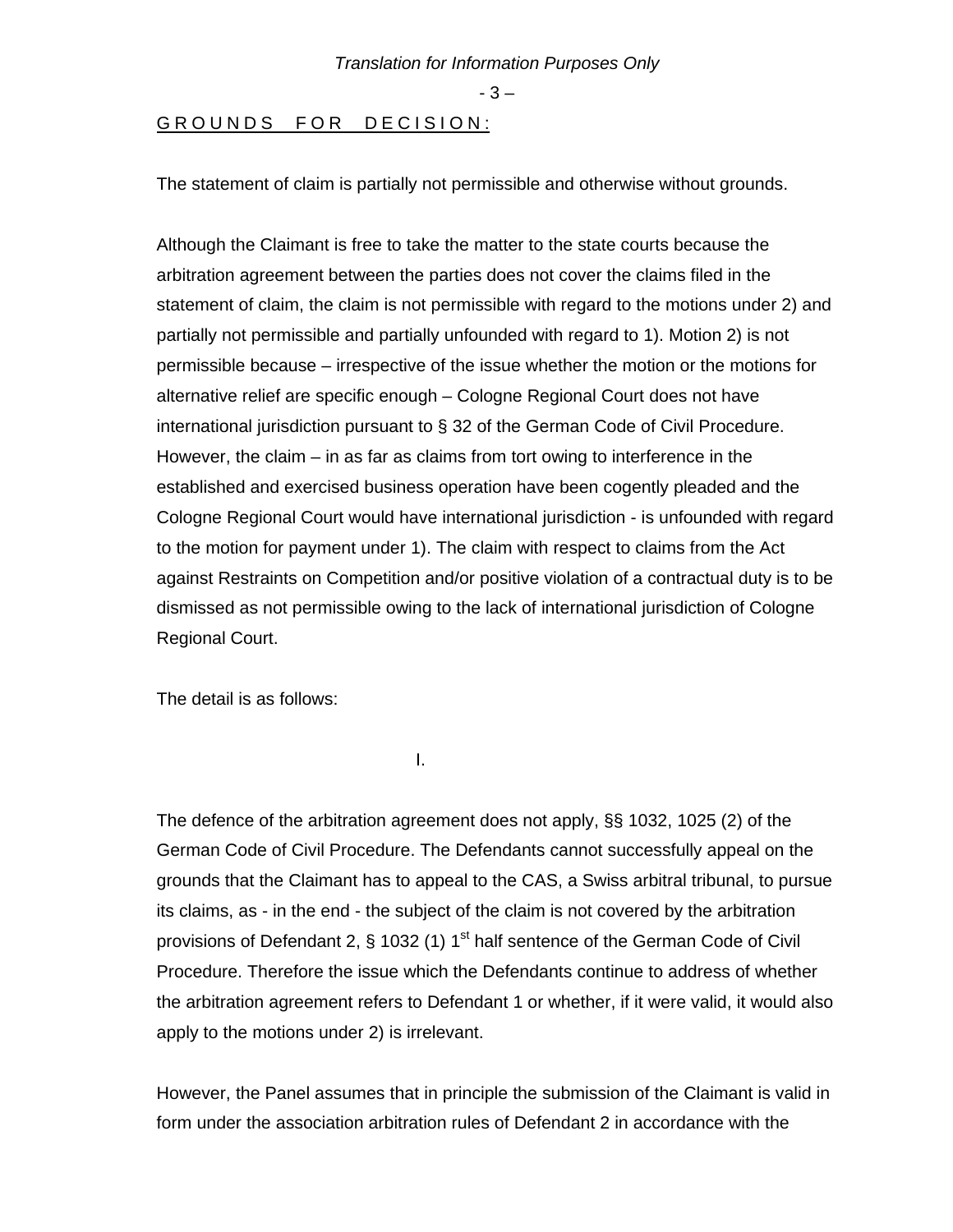$-4-$ 

provisions of Art II (1), (2) NYC (UN Convention on the Recognition and enforcement of Foreign Arbitral Awards – New York Convention – hereinafter NYC) which are definitive for the validity of the agreement. Pursuant to §§ 1025 (4), 1061 of the German Code of Civil Procedure the NYC is undoubtedly definitive for all parties to the agreement concluded under the doping control form as all countries which belong to the NYC acceded thereto before the events in August 2003 which form the subject of this dispute, that is the countries of Kenya, the USA (with respect to the Claimant), Switzerland (Defendant 1 and Monaco (Defendant 2). Thereby it is irrelevant whether and, if so, which individual national form provisions stipulate stricter requirements for the validity of the arbitration agreement as such would not have any effect anyway in the area of application of the NYC as the sense and purpose of the NYC is the uniformity of the form provisions, so that within the NYC's applicability any stricter form provisions would be ousted (see Cologne Regional Court, NJOZ 2002, 2479, 2480).

Pursuant to Art. II (1), (2) of the NYC a written agreement is necessary; under Art. II (2) this agreement must be signed as an agreement or arbitration agreement by both parties or contained in letters or telegrams exchanged between the parties. The doping control form of 8.08.2003 was signed under "confirmation" by the Claimant and Dr van der Sypt after the latter had submitted to the Claimant his power of attorney from Defendant 2 (Letter of Authority to collect Samples, Exhibit WADA 19, Sheet 1332). In as far as the Claimant doubts that Dr van der Sypt was authorised by the Defendants, the Panel assumes that this doubt is irrelevant. In view of the fact that the Defendant makes provision on the form for signature of the arbitration agreement at the time the doping sample is taken, it can be assumed that the party authorised by it to take the doping sample is also authorised to conclude the agreement on its behalf; no other person present at the time could be considered to be authorised to sign. The party authorised to obtain the doping sample is also expressly authorised thereto in writing. He presents the athlete with this document. He also carries the forms conceived by the Defendant with him which provide for parallel conclusion of an arbitration agreement to be signed by the same parties which are to be notified of testing and which are to acknowledge the rules (Notification of testing and acknowledgement). Given the above, the power of attorney of the tester has been sufficiently proved and the Claimant cannot restrict himself to merely denying that Dr van der Sypt had power of attorney.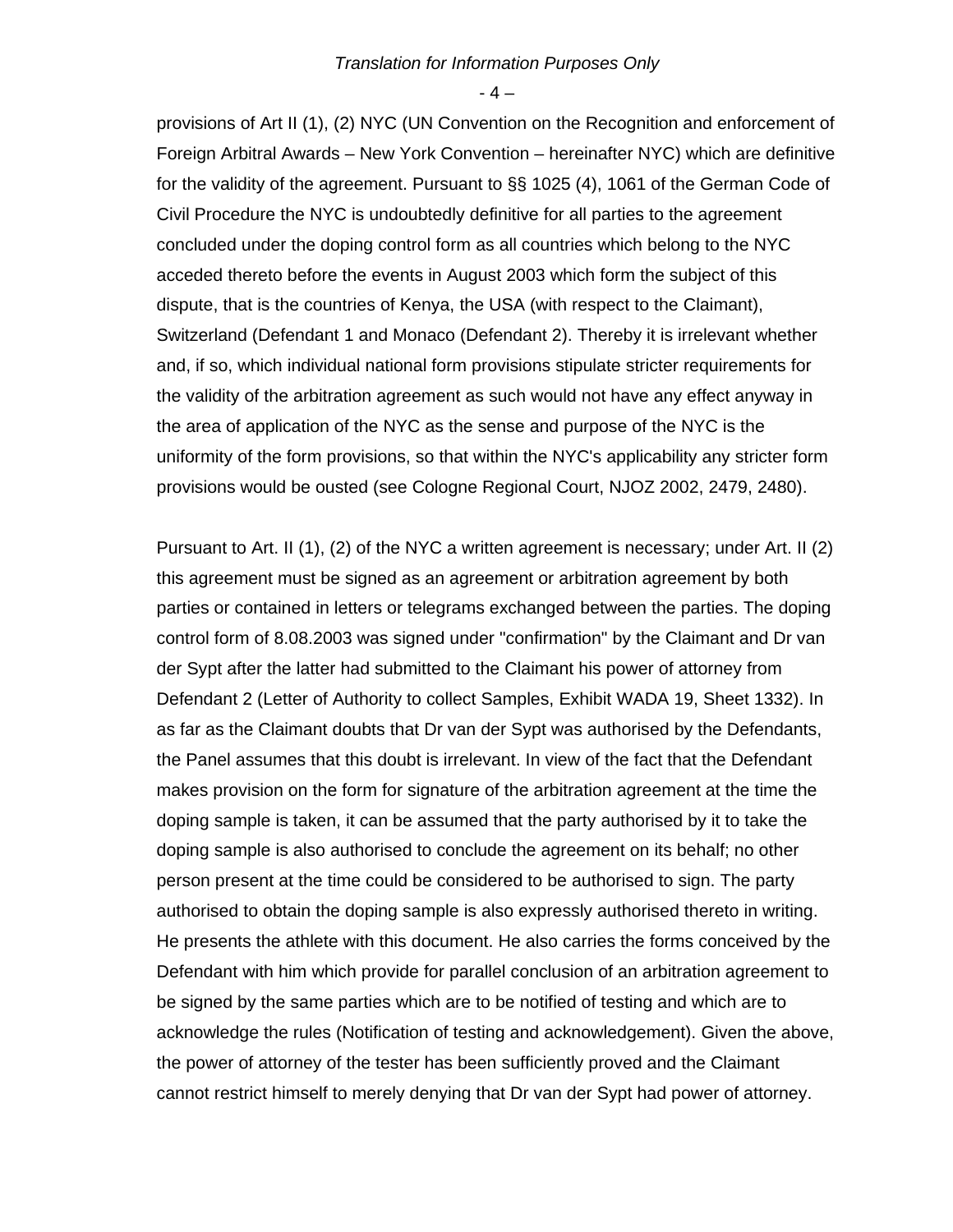- 5 –

The Panel also assumes that the Claimant in principle also submitted himself as nonmember to the rulebook and therefore to the disciplinary power or arbitration of Defendant 2. Also with respect to non-members of the association setting up the rules, sporting rulebooks are not general terms and conditions within the meaning of the General Terms and Conditions Act in which a mere reference to pre-phrased arbitration clauses would not satisfy the written form requirement of Art. II NYC (Munich Higher Regional Court, NJW-RR 1996, 1532). Indeed, normally the rules which competitors in sporting events have to subject themselves to are stipulated in largely standardised competition rules of the leading organisations responsible for the sporting discipline concerned and which apply to all participants equally. This does not at all constitute a sanction unduly restricting the personal or professional freedom of the individual, but is a necessary condition for sporting activity and the participation in organised competitions. Therefore, every athlete – the Panel includes the Claimant despite the objections uttered by him – assumes that written rules have been drawn up by the relevant federation for the sport practised by him which must be complied with equally by all athletes (see Federal Court of Justice NJW 1995, 583, 584). As the Claimant declared by providing his signature that he was submitting to the rulebook of Defendant 2 he cannot claim that he knew nothing about the sanctions to be expected if rules were breached. The Claimant does not need to have intimate knowledge of the rules for the submission to the rulebook of Defendant 2 to be valid. It is sufficient that he could have had knowledge of them. There is no indication that the Claimant was unable to gain knowledge in a reasonable way of the content thereof. The Claimant as a top athlete is aware that sport is operated in accordance with fixed rules. As a professional athlete he is obliged in his own interest to have knowledge of these rules, to inform himself so as not to suffer economic or legal disadvantages (see also: Munich Higher Regional Court NJWE-VHR 1996, 96, 98). Moreover, in the doping control form reference is again expressly made to arbitration as part of the rules of Defendant 2 so that if these were categorised as business terms and conditions the precondition of validity would be satisfied, under which if the general terms and conditions of both parties have not been supplied both a reference to the general terms and conditions and an express reference to an arbitration clause in the general terms and conditions must be made. Therefore the Panel does not join the view of the Claimant that he was forced to sign the document. It is a part of his profession to submit to doping tests between competitions as well as a condition for eligibility for sporting competitions. He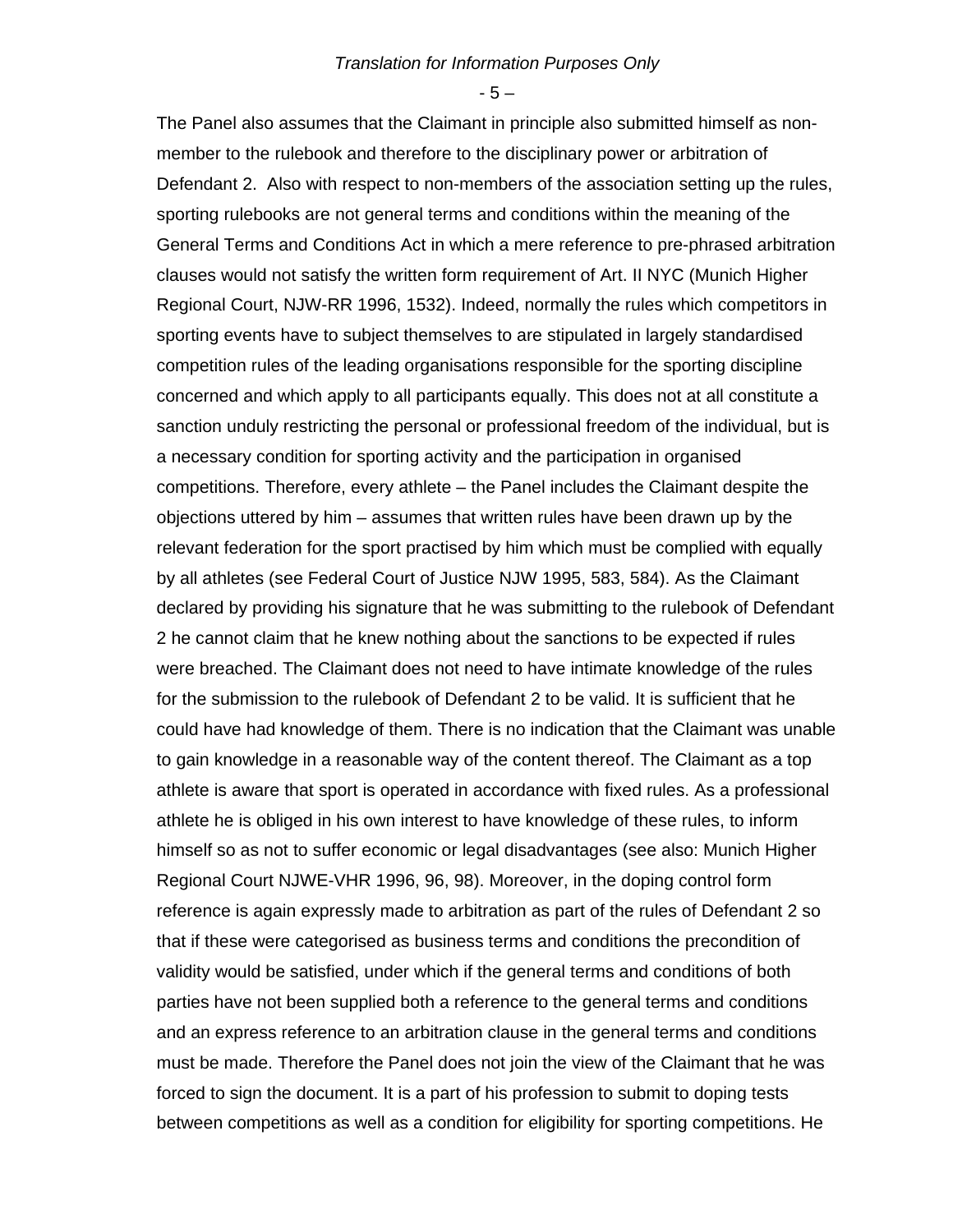- 6 –

did not plead that he was not aware of this general rule or that he had reservations about subjecting himself to the rules of the Defendant on that day, and if necessary why. It is also not clear how the Defendant is supposed to have coerced the Claimant into signing.

However, it can be assumed that the case brought before the Panel for decision, i.e. the subject of the claim within the meaning of § 1032 (1) of the German Code of Civil Procedure, is not covered with reasonable certainty by the arbitration clause in the Rules of the Defendant so that the Defendants cannot appeal in this respect. As the Claimant is not turning against the sanction of the Kenyan member federation of Defendant 2, but is filing not only the cease and desist order with respect to the implementation of further doping tests but also compensation claims against the IAAF, i.e. Defendant 2, after the result of the evaluation of the B-test which was favourable for him and his (renewed) eligibility for competition, this constitutes a special case not covered by the arbitration agreement. In this connection it is not important that it would make sense from the Defendant's point of view to have the present issues also decided by the CAS to ensure uniformity in making decisions. It would be up to Defendant 2 to word its Rules with the according clarity.

First, there is no dispute within the meaning of Rule 21 No. 1 sentence 2 of the Constitution of Defendant 2 because the dispute is not between a member and the athlete. It is only the national federations which are members within the meaning of the rules of Defendant 2. As the Claimant does not attack the decision of the Kenyan National Federation, as illustrated, but the positive evaluation of the A-test and his factual ban from that date, this rule is not relevant.

Although Rule 21 No. 2 (iii) of the IAAF Constitution also covers disputes between an athlete and the IAAF, it can however be assumed that this does not mean all matters under dispute, but – according to the English version of the rules of Defendant 2 which are definitive in conflicts and which were valid in accordance with Rule 9 (3) at the time of the doping control - legal remedies (*Rechtsbehelfe*). In the present case the Claimant has not asserted a legal remedy within the meaning of a decision for a legal remedy ("*Rechtsmittel*"), especially as this is not a case of a decision attacked by the Defendants within the meaning of Rule 21 No. 2 of the IAAF Consitution.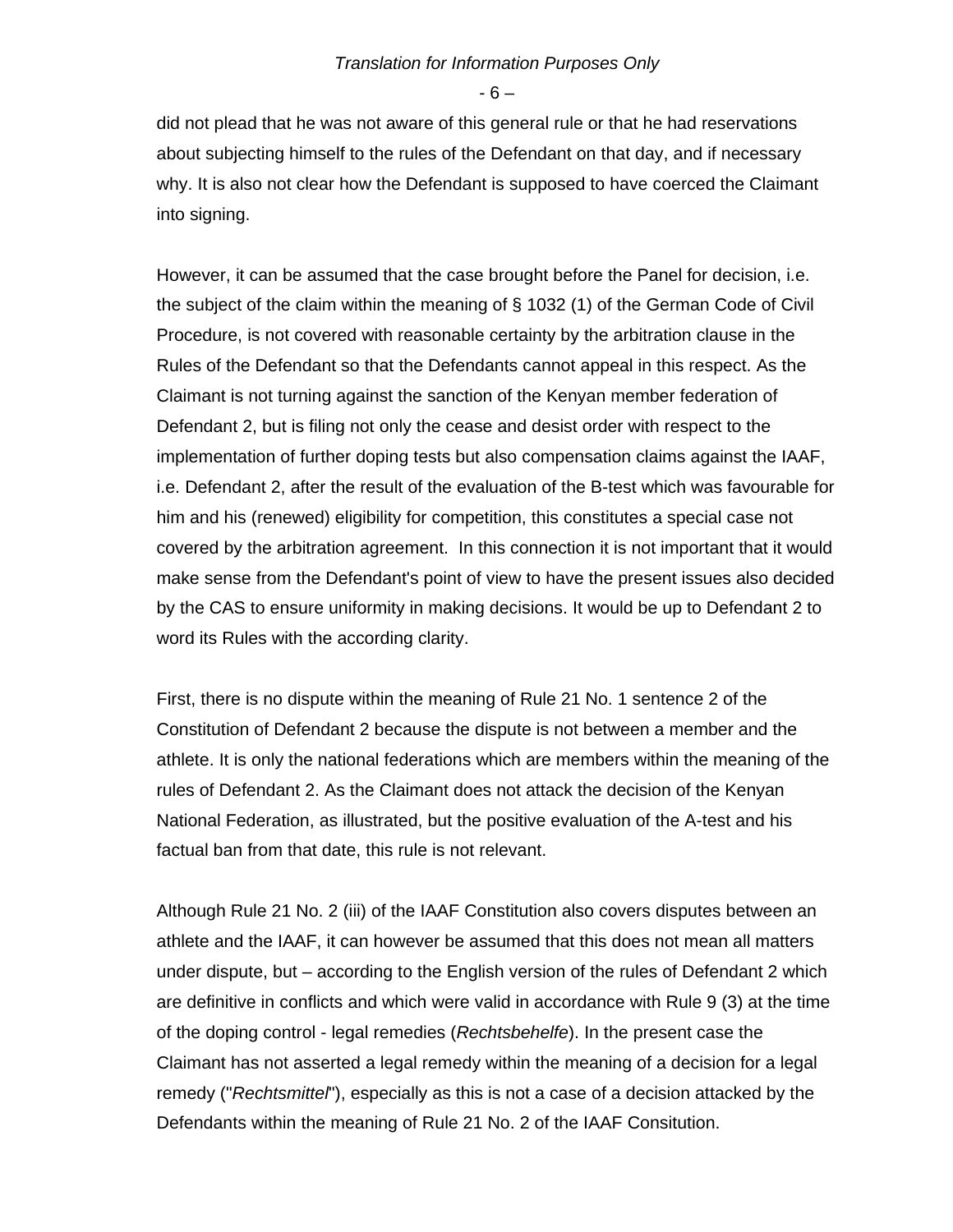- 7 –

The Panel assumes that the definitive term "appeal" is to be correctly interpreted as legal remedy ("*Rechtsmittel*") and not in its more general meaning as matter under dispute and could only be understood by the Claimant as such. Furthermore, the meaning of the regulation is clearly that the disputes which come under Rule 21 No. 2 of the IAAF Constitution should be directed against all previous decisions. The word "appeal" as a legal term can be used synonymously for, *Rechtsmittel*, *Berufung*, *Beschwerde*, *Einspruch* oder *Erinnerung* (Romain/ Bader/Byrd, Dictionary of Legal and Commercial Terms, 5.A.; Erdsieck/Dietl, Englisch-Deutsches Wörterbuch für Recht, Wirtschaft und Politik, 1964), and also in adminstrative law for *Widerspruch* (Romain/Bader/Byrd, a.a.O.). The associated terms also all refer to legal remedies, just as the adjectival form "appealable". The term "litige" used in French which can be generally translated by dispute matter, departs from this meaning. The Claimant correctly pointed out that under Rule 9 (3) of the Constitution of Defendant 2 - and not under Article 11 No. 3 of the IAAF Constitution which did not come into effect until later (Sheet 1431 of the petition) - it is provided that the English version is the definitive version, as in this case, if there are different interpretations of the text. The argument of the Defendants which also refer to the Spanish version ("todos los conflictos") that in reality there is no contradiction because the word "legal remedies" has to be understood as "disputes" in all language versions cannot be followed. That is not the case with the English version. First, there are different expressions in the English language for *Streitsache* or *Rechtsstrei*t, as such lawsuit, litigation, legal action, legal dispute or legal proceedings. However, Defendant 2 did not exactly use these general expressions when drawing up Rule 21 No. 2 of its Constitution. If one considers the structure of Rule 21 it reveals that the Defendant definitely meant *Rechtsmittel* when it stated "appeal" in Rule 21 and therefore wanted to provide for the jurisdiction of the CAS. On the one hand Rule 21 bears the title "disputes", i.e. *Auseinandersetzung* oder *Streit.* The same expression is used in No. 1 in the sense that disputes between a member and an athlete must be heard before an arbitral tribunal or a disciplinary court. No. 2 then talks about "appeals" examples of which are then listed in No. 3 (drugrelated disputes). However, under No.2 there is a deadline of 60 days after notification of the decision attacked in each case within which the appeal is to be filed. From this it appears that the "appeal" as it is understood by Defendant 2, is always against an existing decision. This is not the case with the present legal dispute. Although it is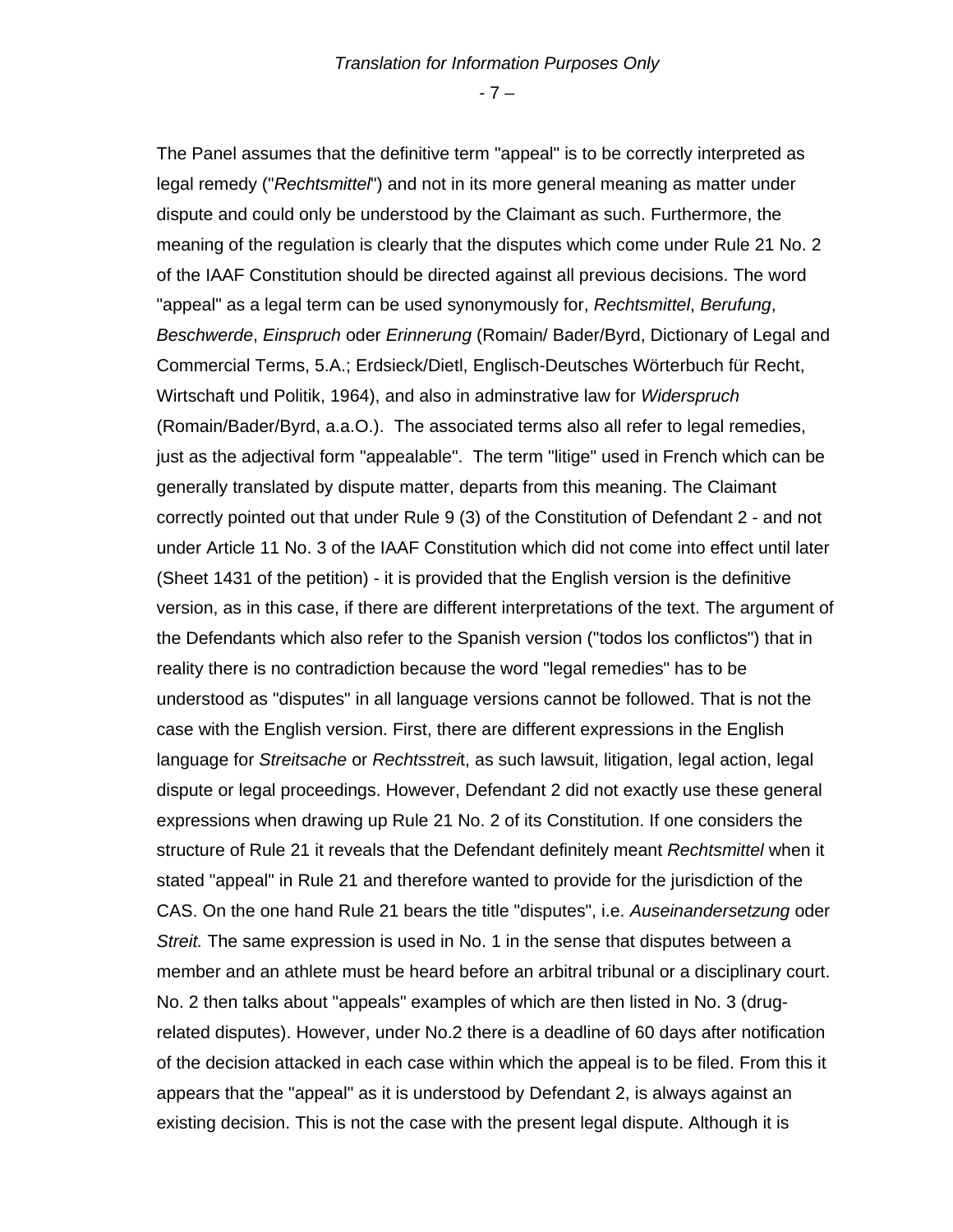- 8 –

correct that under No. 3 3 ("The following are examples of disputes that may be submitted to CAS by way of an appeal") both terms are used, however, in the listed examples it is assumed that there is always a basic decision which has been attacked, whether the decision be from a member or from Defendant 2 itself. Also under subsection (v) ("Where an athlete has been found by the IAAF to have admitted taking a prohibited substance, or using, or attempting to use, a prohibited technique, and the athlete denies having made any such admission.") the issue at stake is an accusation made about an athlete whereas Defendant 2 did not accuse the Claimant of doping once the B-test had been evaluated. The present case is clearly not one such as set out under (v); indeed the Claimant's concern is the remedy of the consequences arising between the positively evaluated A-test and the result of the B-test. Therefore from the wording of the arbitration rules of Defendant 2, they do not cover the subject of this dispute and do not specify the arbitral tribunal competent herefor.

**III. III.** 

#### Motion 1)

With respect to Motion 1) Cologne Regional Court only has international jurisdiction with regard to a claim for material compensation pursuant to § 823 (1) of the German Civil Code owing to interference in the established and exercised business operation (in this respect however not for the compensation for pain and suffering claimed) pursuant to § 32 of the German Code of Civil Procedure; otherwise an act in tort, such as a breach of a personality right has not been cogently pleaded by the Defendants *[Translator's note: The Court probably meant Claimant]*. There is no international jurisdiction for contractual claims through § 29 of the German Code of Civil Procedure or for cartel law claims through § 32 of the German Code of Civil Procedure. The jurisdiction of the Cologne Regional Court with respect to cartel law claims would not be assumed as a result of jurisdiction for other claims relating to tortious acts. However, under the case law of the Federal Court of Justice on the topic of international jurisdiction (see NJW 1996, 1411, 1413; NJW 2003, 828, 820) the authority of the German courts to decide is restricted to tort law claims bases in as far as § 32 of the German Code of Civil Procedure is referred to to confer international jurisdiction. However, international jurisdiction is to be conferred pursuant to § 32 of the German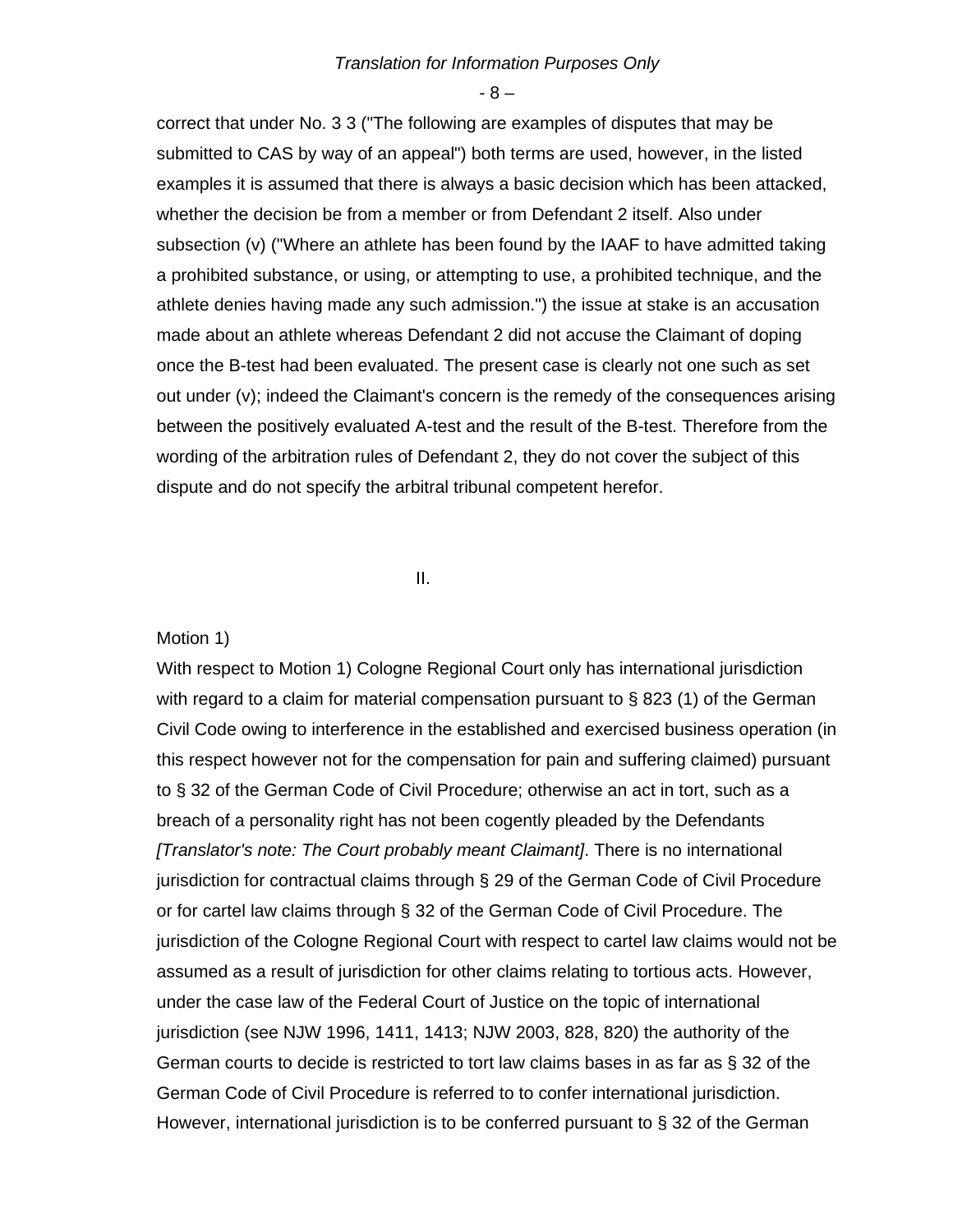- 9 –

Code of Civil Procedure both for general tort law and for cartel law claims pursuant to §§ 33, 20 of the Act against Restraints on Competition. The question whether with regard to the above international jurisdiction of the German courts under § 823 of the German Civil Code owing to a tortious act the could also establish jurisdiction for other claims in tort pursuant to §§ 33, 20 of the Act against Restraints on Competition is not an issue here as the Act against Restraints on Competition does not apply owing to the lack of German involvement and jursidiction does not arise either in connection with any other tortious acts.

#### 1.

Cologne Regional Court does not have international jurisdiction for the decision about the compensation claims from §§ 20, 33 of the Act against Restraints on Competition because the area of application of the Act against Restraints on Competition is not affected by the interference which is the subject of the dispute as an alleged restriction on competition caused by the Defendants. According to the pleadings of the Claimant himself, the domestic reference within the meaning of § 130 (2) of the Act against Restraints on Competition which is a precondition for the applicability of the Act against Restraints on Competition cannot be assumed. This definitely applies in as far as the Claimant asserts compensation claims under Motion 1) in the amount of EUR 155,000 owing to loss of income in the second half of 2003, starting with the world championships in Paris – and the further loss of income of EUR 200,000. With regard to the amount of compensation for pain and suffering a claim from §§ 20, 33 of the Act against Restraints on Competition has not been cogently pleaded. Therefore it does not need to be decided whether Defendant 1 is to be regarded as a market-dominant company or whether it must be treated as a market-dominant company when it acts on behalf of an international sporting association.

The issue of the international jurisdiction of Cologne Regional Court is based on § 32 of the German Code of Civil Procedure for both Defendants. EC Regulation 44/2001 of 22.12.2000 of the Council on the jurisdiction and the recognition and enforcement of judgments in civil and commercial matters (Brussels I Regulation) is not applicable as it does not contain any regulation of the international jurisdiction for non-signatory states and Monaco where Defendant 2 has its domicile, is not a signatory state. As Brussels I Regulation does not apply this means that international jurisdiction is regulated under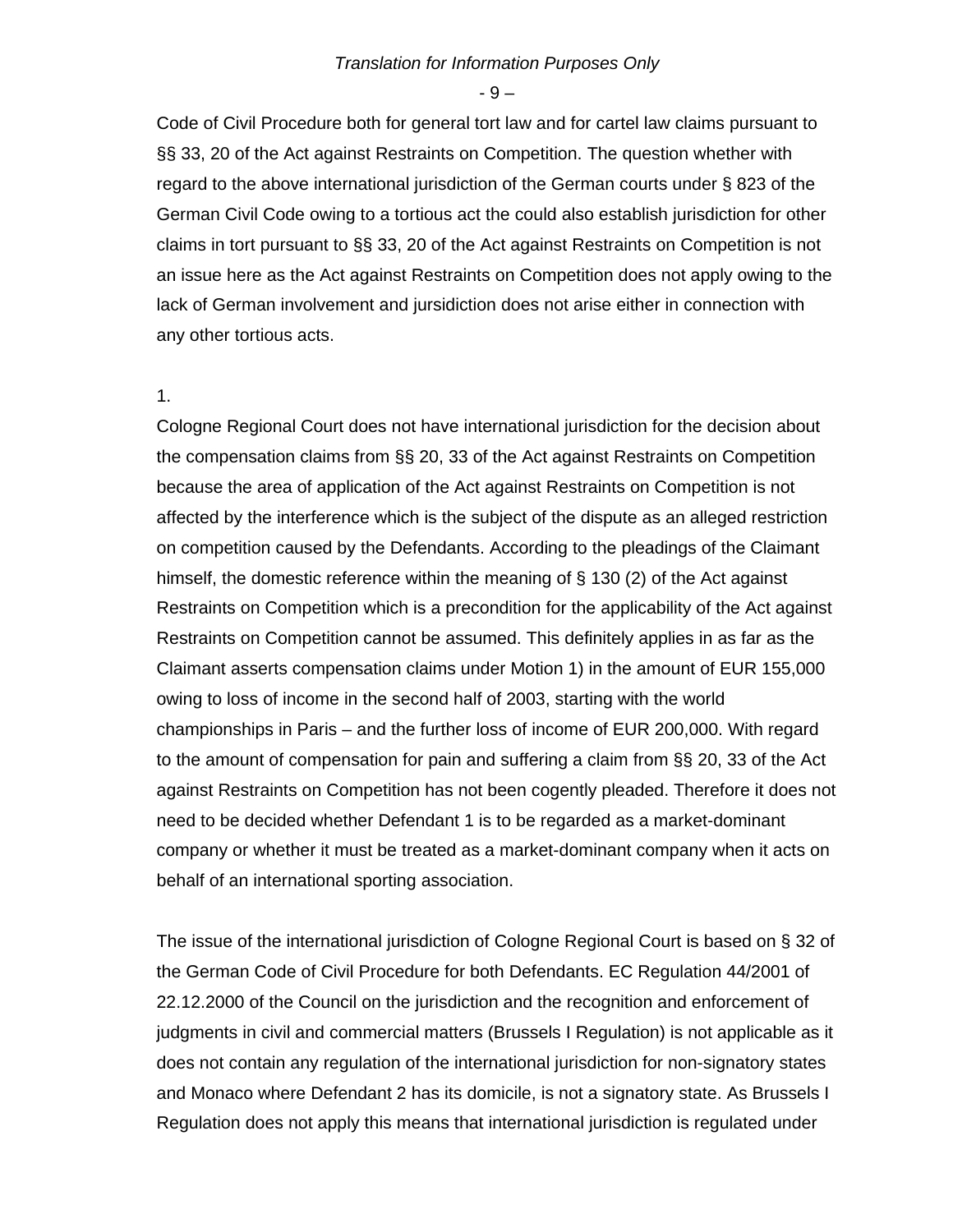$-10-$ 

German law (Federal Court of Justice NJW 1996, 1411, 1412; Munich Higher Regional Court, NJWE-VHR 1996, 96,101).

As a matter of principle the jurisdiction for tortious acts under § 32 of the German Code of Civil Procedure is possible for claims from § 33 of the Act against Restraints on Competition. The place at which the act was committed within the meaning of § 32 of the German Code of Civil Procedure is not only the place of jurisdiction of the respective defendant but the place at which an important constituent fact was realised, especially the success relating thereto (Munich Higher Regional Court NJW 1996, 2382; Immenga/Mestmäcker-Schmidt, Act against Restraints on Competition, 3<sup>rd</sup> ed., § 87, marginal no. 40).

a)

Defendant 2 must be regarded as a market-dominant company within the meaning of §§ 20, 19 (2) of the Act against Restraints on Competition, particularly in the area of the fight against doping. Sporting clubs which were possibly established as ideal associations ("*Idealvereine*") have in practice developed into significant economic subjects. Irrespective of their civil law classification they must be regarded as companies in as far as they are active on the market for sporting events. They themselves become companies owing to their own business activity, such as sporting events organised by them or the conclusion of agreements relating to the commercial use of licence, marketing or media rights and they are therefore the persons affected by the legal norm. Professional athletes also are to be regarded as companies in as far as they market their sporting abilities. The Panel assumes that Defendant 2 has a market-dominant position on the market of sporting events and specifically with regard to the eligibility of athletes for international athletic events or the issue of deciding about bans. Although the Claimant pleaded very little in this respect, it could however be assumed - not just owing to the decision of Munich Higher Regional Court (NJWE-VHR 1996, 96 – Katrin Krabbe) that market dominance is to be assumed at least in the market in question in view of the significant position of Defendant 2. As the international athletics association to which 211 athletics federations belong, Defendant 2 has in reality a monopoly position in the area of International Athletics. Rule 13 of the IAAF Constitution (Exhibit WADA 1, Sheet 385, 395 of the claim) and Rule 18 (Sheet 396)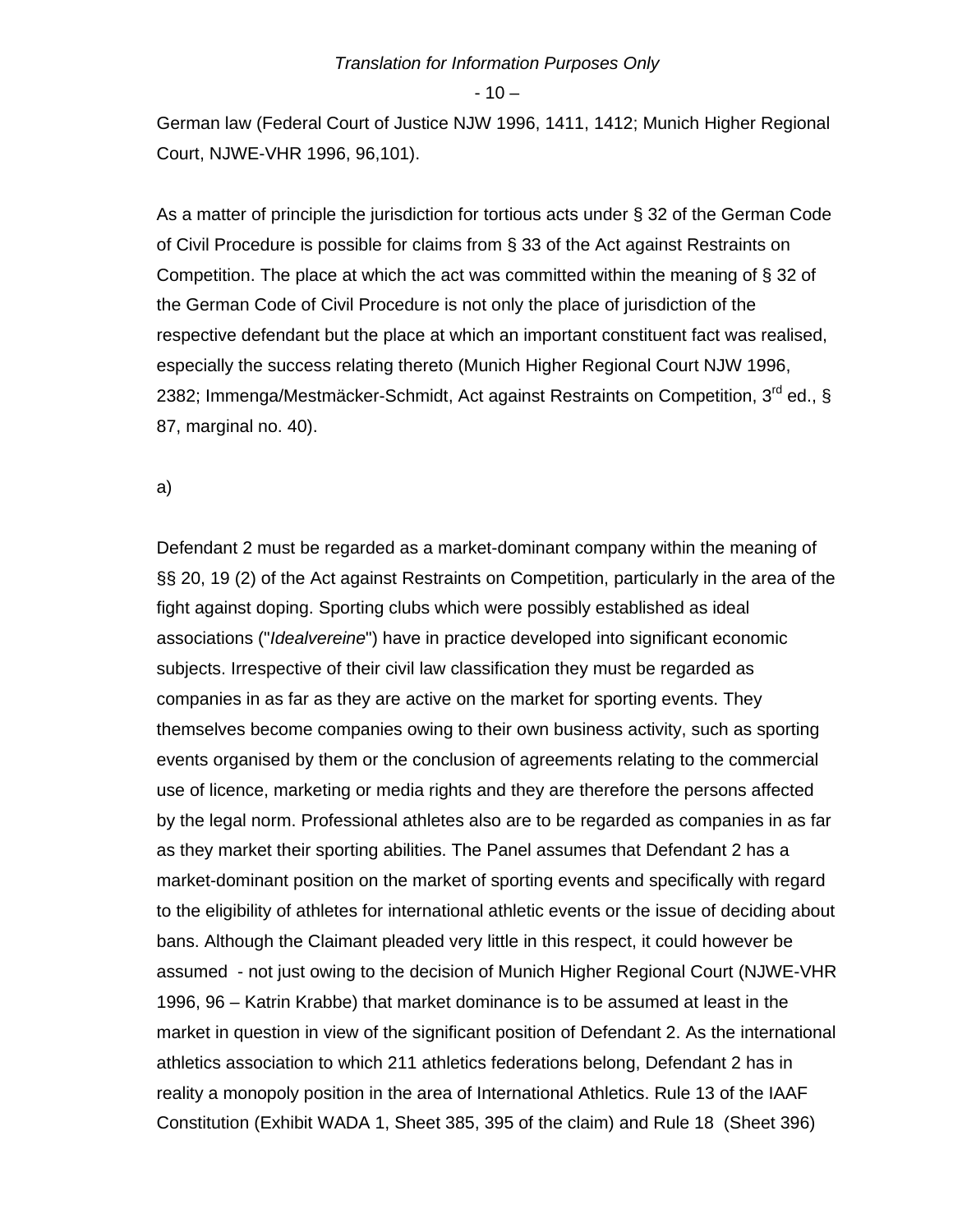$-11-$ 

on "Advertising and displays during competition" set out its extensive rights when organising competitions. It may permit athletes to participate in competitions or refuse them the right to participate in such; as already set out, these athletes are also to be regarded as companies owing to their income from their sporting activity and the resulting marketing. The options to ban athletes, specifically in the area of doping, (Rules 58 and 59 of the IAAF Constitution, Exhibit WADA 1, 385, 405 of the claim) have a wide-reaching effect in the market of sporting events. The Panel shares the view of Stuttgart Regional Court (decision of 06 April 2006, case no. 17 O 241/05) that the activity of the sporting federations, also in the area of the drafting of doping rules in sets of regulations and their application by imposing bans or withdrawing eligibility is a business activity on the market. Listing doping sanctions in sets of regulations and applying them constitutes a business activity in the market relevant here. The decisive market for cartel law purposes is the market for licences to participate in organised (professional) sport because the athletes rely on the licences offered by the associations in order to be able to offer his/her sporting performance to the association or sponsors. Defendant 2 is dominant on this market for athletics as its performance as an international association cannot be substituted as only it can organise athletics internationally and may issue licences, as can be seen from its above-mentioned Constitution. At the same time international associations such as Defendant 2 are also parties which demand sporting performances for the competitions organised and approved by them as the professional athletes nominated by the national federations are granted eligibility for international competition by them if the conditions for participating have been satisfied. Therefore there is a market-dominant position on the market of demand for professional athletic performances on an international level quite apart from the issue of intending to gain profit ((Immenga/Mestmäcker-Zimmer, op.cit., § 1, marginal no. 57). Applying the functional approach applied by the Federal Court of Justice to sporting federations (see Federal Court of Justice NJW 1998, 756, 757), the specific area of activity is definitive. When drawing up and applying rules with regard to doping controls and bans on any professional athletes also active as companies this is considered to be a business activity of the sporting federations which must be measured against cartel law – here against the prohibition on prevention and discrimination of § 20 of the Act against Restraints on Competition. This corresponds to the consensus in German case law, which view the Panel also shares.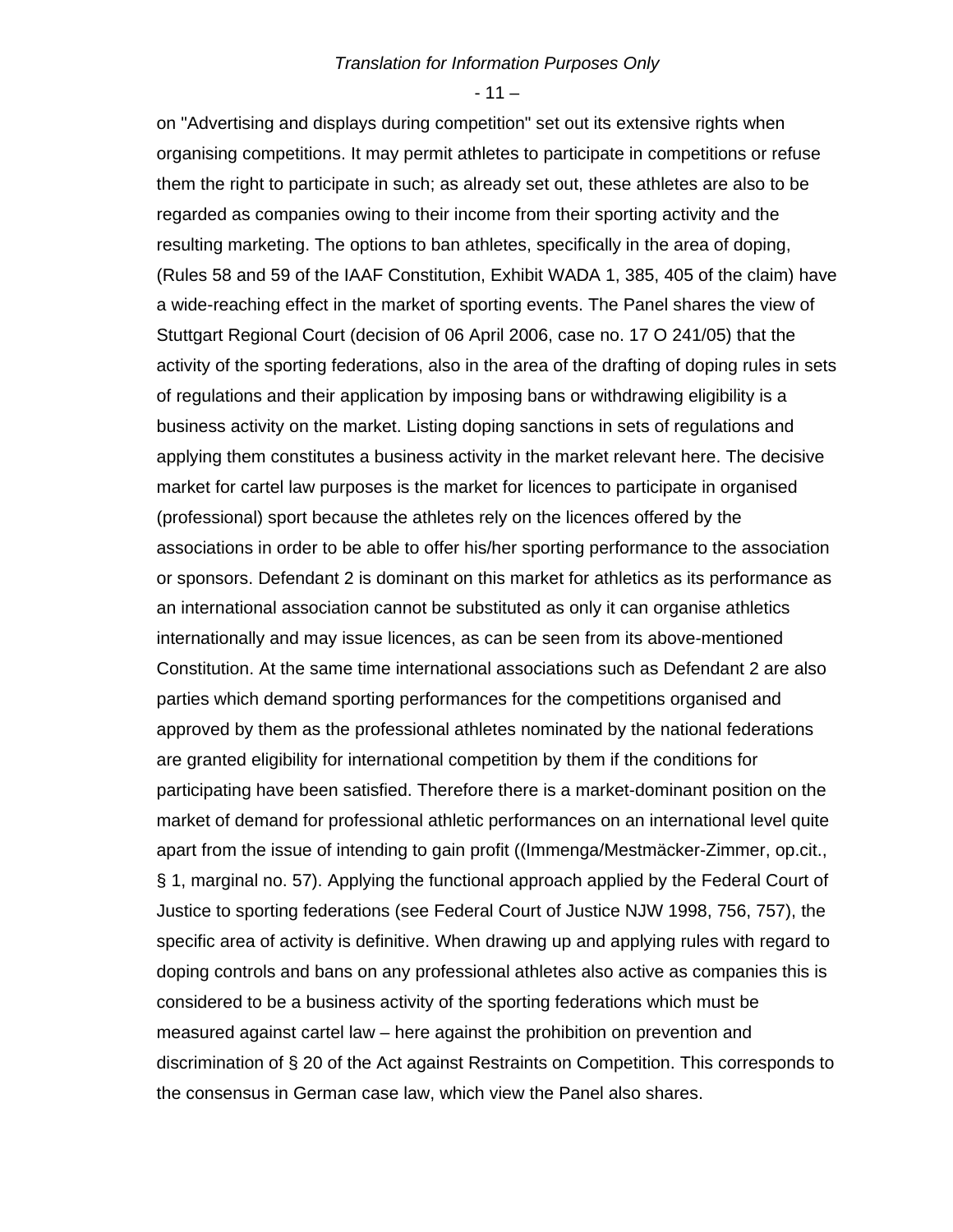$-12-$ 

In as far as the Defendants have turned against this approach referring to the decision of the European Court of the First Instance 30.09.2004 (T 313/02 *Meca Medina*) and claimed that the antidoping fight is not a business activity, the Panel does not share this view; the Panel does not consider that it is bound to this decision. At this point it may remain open whether the competition rules in Art. 81 and 82 of the EC Treaty can apply at all as they prohibit conduct suited to affecting the trade between the Member States and have an influence on competition in the Common Market, whereas all the parties to this legal dispute are active well beyond this market so that the area of application of Community law may not be affected at all. Therefore the parties were correct to base their legal deliberations only on German cartel law and not on Community law.

The Panel also fully shares the view of Stuttgart Regional Court in the aforementioned decision (pp. 14 and 15) to the effect that German courts are not now obliged for legal reasons to subject the application and preparation of doping rules to cartel law owing to the precedence of EU cartel law. Precedence of Community law only applies without restriction in cases in which conduct which is prohibited under Community law but which is considered to be a permitted restriction on competition in German law; in such cases the EC prohibition may not be impaired by the German law owing to its unrestricted and uniform application (see Immenga/Mestmäcker-Mestmäcker, op.cit., Introduction, marginal no. 81). By contrast, the case - comparable with the present one – that a conduct is allowed under Community law which is prohibited under German law must be regarded differently: The application of German law to facts which the Commission has indemnified pursuant to Art. 81 (3) of the EC Treaty is only ruled out in as far as the full validity of the decision would have detrimental effect on the Common Market. This is provided that the decision of the Commission pursuant to Art. 81 (3) of the EC treaty leads to positive, although indirect, interferences to promote harmonious development of the Community within the meaning of Art. 2 of the EC Treaty (see Immenga/Mestmäcker-Mestmäcker, op.cit, Introduction, marginal no. 86). No such decision from the Commission can be seen in the decision in the *Meca-Medina*  proceedings so that there is no reason to prevent measuring the imposition of doping bans by international sporting federations on professional athletes under German cartel law on the prohibition on prevention and discrimination of § 20 of the Act against Restraints on Competition. Further, Stuttgart Regional Court is correct to point out that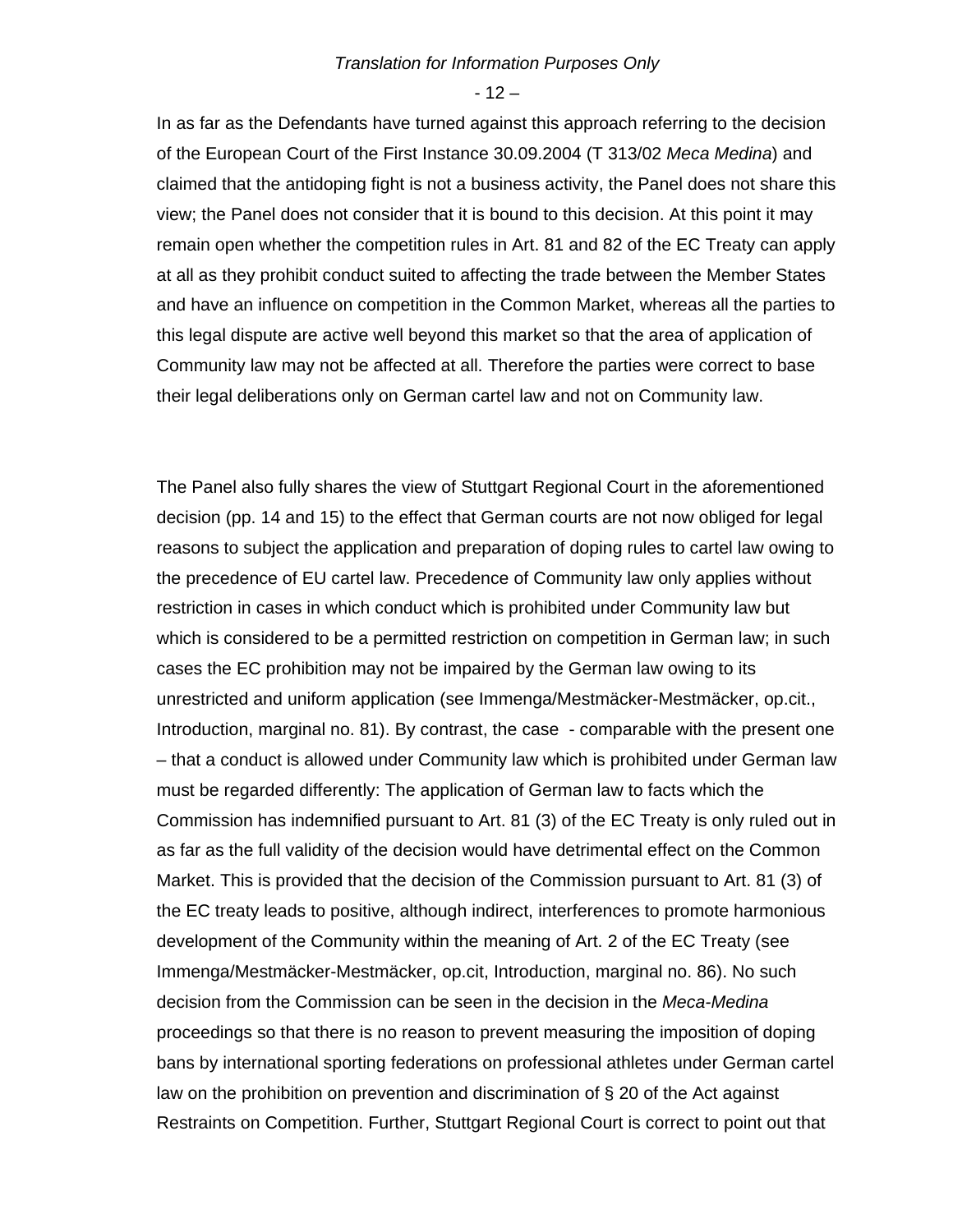$-13-$ 

Community law only has precedence in the area of Art. 81 of the EC Treaty (in the form of its (3)) over competition restrictions in the form of agreements, resolutions and concerted practices but not over the conduct covered by Art. 82 of the EC Treaty or other unilateral conduct.

b)

However, the Defendants were correct to point out that even a factual ban of the Claimant as a result of an A-sample incorrectly analysed as positive does not constitute a restriction on competition in Germany which is why German competition law does not apply pursuant to § 130 (2) of the Act against Restraints on Competition. This applies in as far as the Claimant has appealed to an act of Defendant 2 to the area of lost profit claimed for 2003 and to the area of further loss in the amount of EUR 200,000, the estimate of which was put by the Claimant at the discretion of the court to decide pursuant to § 287 of the German Code of Civil Procedure. It is only in this respect that it can be called into question at all whether Defendant 1 – irrespective of the further issue of whether it is to be regarded as a company within the meaning of the Act against Restraints on Competition and, if so, as a market-dominant one - must let the acts of Defendant 2 be attributed to it. Irrespective of any other arguments of the Claimant this can be doubted for the reason that he himself admitted in the written statement of 10.10.2005 (see there p. 15, Sheet 937 of the file) that in his view as well Defendant 1 was no longer directly involved in further events after the announcement of the positive A-test. In as far as the Claimant claims compensation owing to the announcement and publication of the result of the A-test he has already not cogently pleaded that this was done by the Defendants. Moreover, the announcement was not the responsibility of the Defendants so that jurisdiction cannot be assumed from the outset owing to the lack of cogent pleadings with respect to a tortious act coming under the Restraints of Competition Act under § 32 of the German Code of Civil Procedure with respect to compensation for pain and suffering.

The details are as follows:

## aa)

The Claimant does not question that all parties involved are active internationally, but none of them are principally or mainly active in Germany. The centre of vital interest of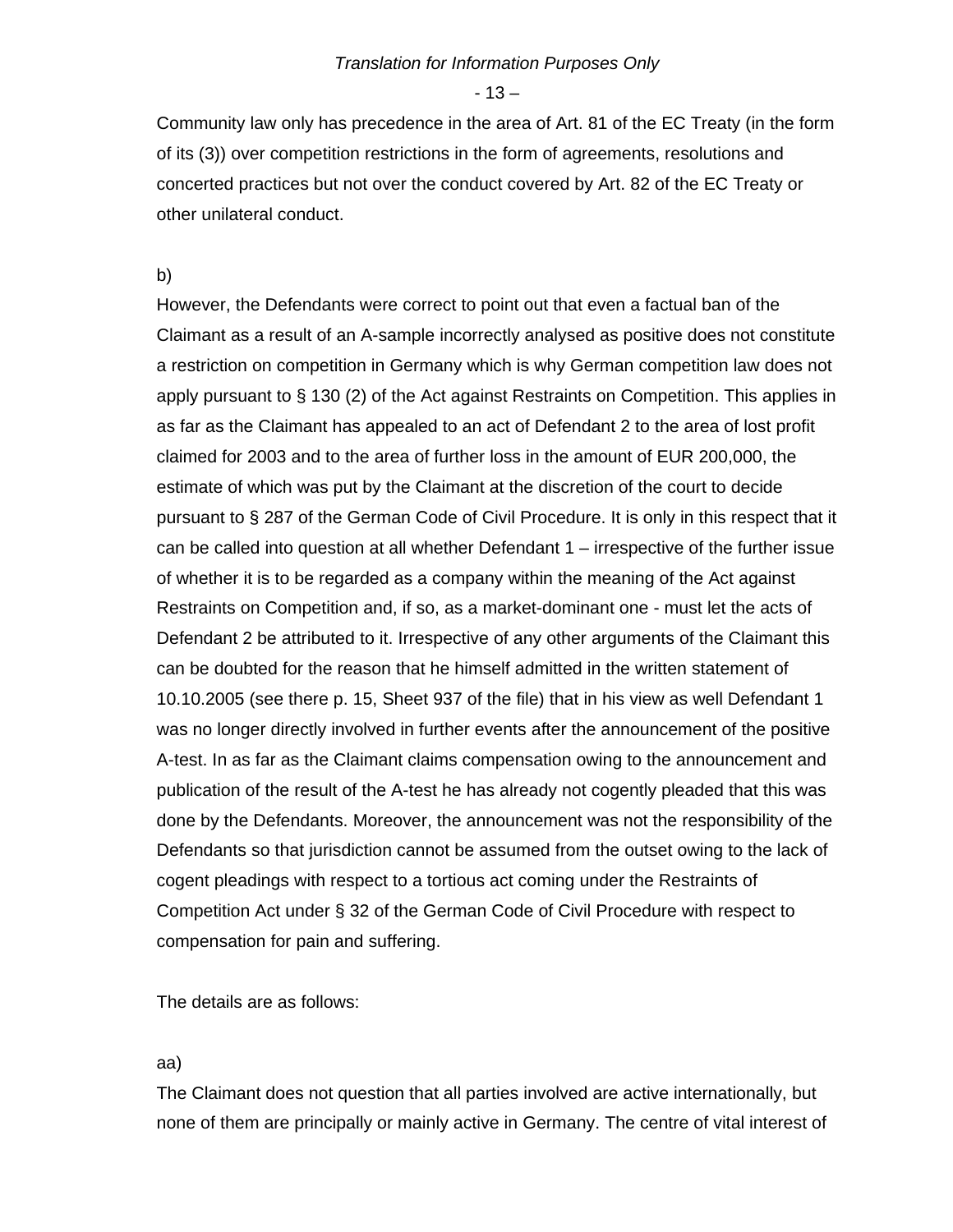- 14 –

the Claimant is in the USA and in Kenya; Defendants 1 and 2 have their domiciles in Canada and Monaco respectively, all act worldwide without any qualification. No party has a special link with Germany, the area of German law is only affected due to sporting events. The doping sample definitive for Motion 1) as an out-of –competition doping test was taken in Tübingen, the evaluation as a result thereof was made in Cologne. If Defendant 2 banned the Claimant – a matter which is disputed – this took place in Monaco while the Claimant was in Paris. Any act of Defendant 1 of whatever nature would have been in Canada.

§ 130 (2) of the Act against Restraints on Competition is a provision relating to the conflict of laws which restricts the application of the law compared with other countries. Normally with respect to the term "foreign effect" this provision is to be understood in such a way that in the case of §§ 12, 16 and 19 of the Act against Restraints on Competition (old version of each) it is the actual effect which is important, i.e. the abuse on the German market or the essential or unfair effect on the ability to compete in Germany whereas §§ 1 and 36 (1) of the Act against Restraints on Competition can be applied when the competition restriction is geared towards, and the agreement is suited to, specific circumstances which influence (appreciably) the German market relationships or if a merger leads to the expectation of the creation or reinforcement of a market-dominant position in Germany; in the areas of §§ 14 and 17 of the Act against Restraints on Competition (old version in each case) - if there is no commitment of the company to the German market or whether the competition and the freedom to follow a profession in Germany could be affected (abstractly) Immenga/Mestmäcker-Rehbinder, op.cit., § 130 (2), marginal no. 49)

The Claimant appeals to a claim from §§ 20, 33 of the Act against Restraints on Competition. The prevention and discrimination prohibition of § 20 of the Act against Restraints on Competition is a specific subcase of the general abuse criteria under § 19 of the Restraints of Competition Act (BGHZ 52, 65 – *Sportartikelmesse*; Immenga/Mestmäcker-Möschel, op.cit., § 19, marginal no. 255), As the Federal Court of Justice rules in the *Ölfeldrohre* decision (GRUR 1974, 102, 103) the basic criterion is whether a German effect can be ascertained (positively). If that is not the case the Act against Restraints on Competition does not apply. The concept of the German effect depends in the individual case on the protected area of the norm affected. From the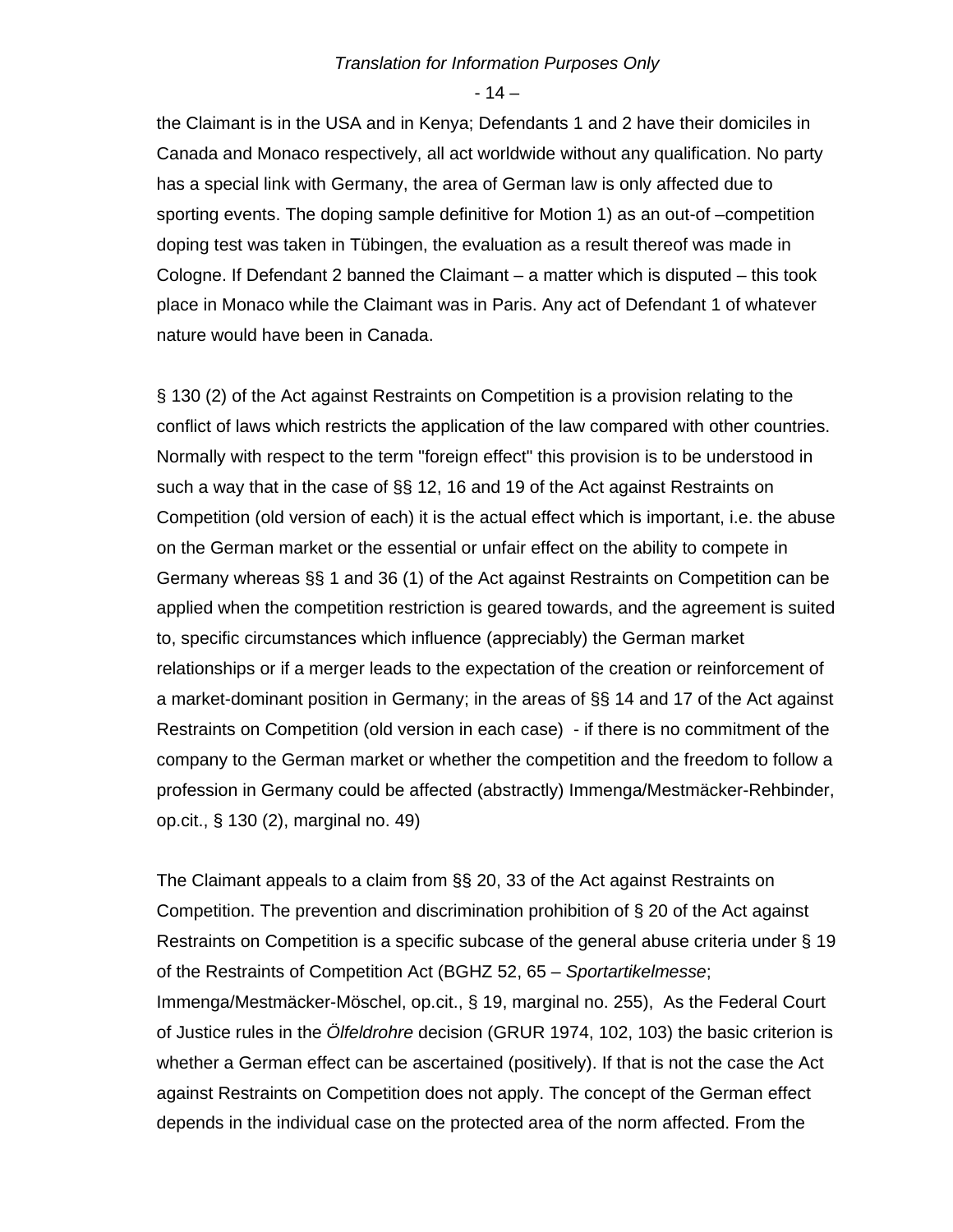$-15-$ 

protective purpose of the act generally towards maintaining freedom of competition and also of § 1 of the Act against Restraints on Competition it follows that the German effect must exist in the form of a detrimental effect on German free competition. The market relevant in this connection is determined by the correlation between supply and demand for the cartel goods This also means that an effect on the German market of the conduct of which the party concerned is accused is only an issue if the freedom to act – in this case of the Claimant - is impeded. With regard to the discrimination and prevention prohibition alternatively it depends both on the market in which the parties involved are and on the market in which the measures are taken (see Immenga/Mestmäcker-Rehbinder, op. cit. marginal no. 211). If international federation discriminates, the refusal or acceptance of a German or foreign company or its exclusion is subject to § 20 (6) of the Act against Restraints on Competition only if the federation's activity extends to Germany and membership of a federation is essential for the competition and the position of the discriminated company on the German market (see Immenga/Mestmäcker-Rehbinder, op.cit. marginal no. 217).

This is not the case in the two aspects named above, neither with regard to further events in 2003 nor with regard to other lost income not further specified which the Claimant considers he might have generated if he had been able to select products and events after the world championship for which he could have been available as advertising medium, whereas such potential sponsors and advertising partners did not approach him owing to the accusations or because negotiations were broken off.

None of the further events in 2003 which the Claimant specifies are in the territory of Germany. Therefore a domestic effect in the form of the restriction of the Claimant's freedom to act can hardly be considered in the territory of Germany. The competition law position of the Claimant is not at all affected, and definitely not considerably. As far as the potential participation of the Claimant in ISTAF 2003 in Berlin is concerned the Defendants correctly informed that the Claimant - contrary to his false pleadings in this respect – had indeed participated on 10.08.2003 before the analysis of the A-sample and (only) made  $8<sup>th</sup>$  place. This has been documented by the submission of the webpage of ISTAF with the results of the 800 m race (Exhibit IAAF 48, Sheet 1571 of the file). The Claimant did not comment on this. It can therefore be assumed that the Claimant would not have wished to participate in any further races in Germany in 2003.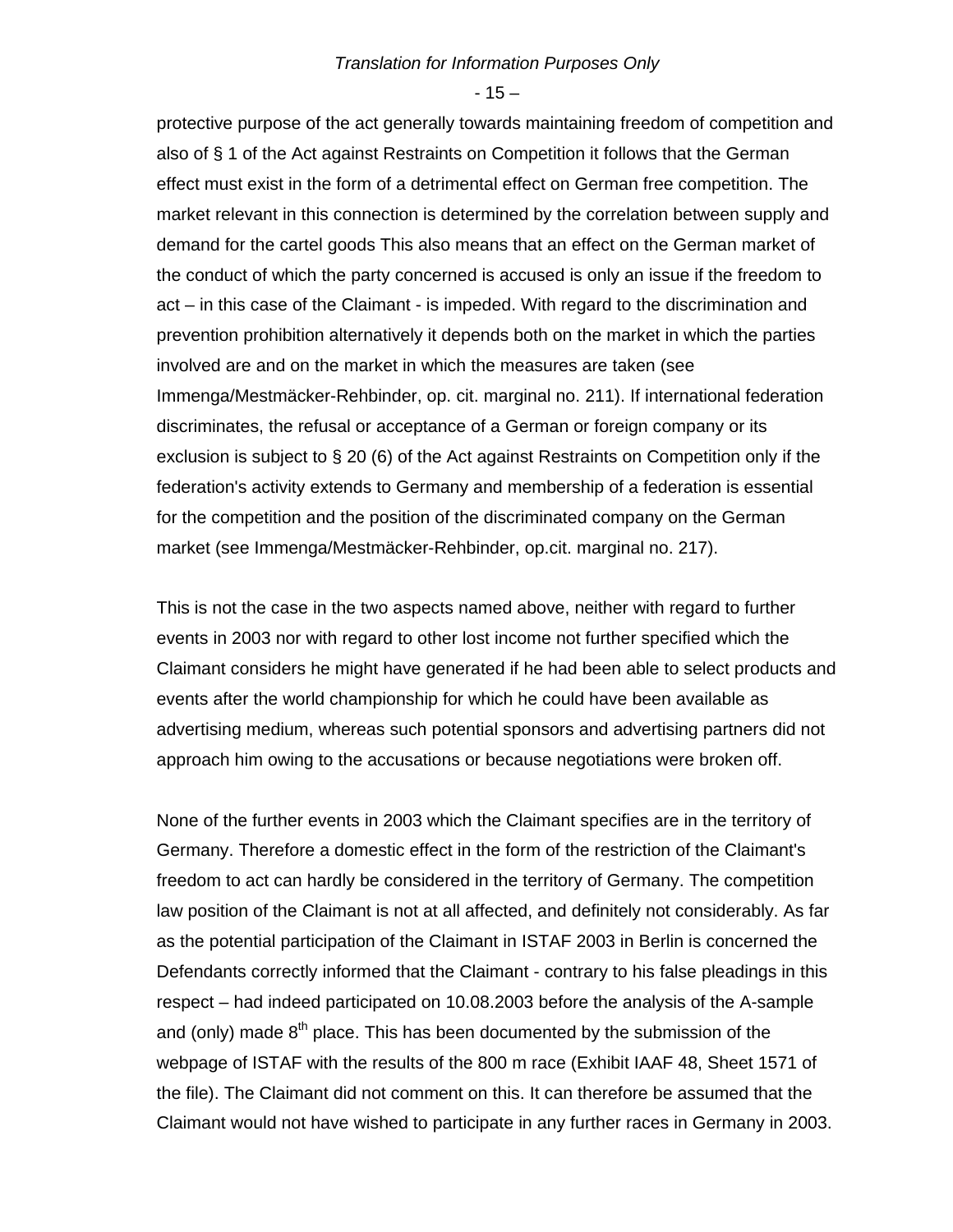$-16-$ 

The Claimant did not plead any circumstances either with regard to the lost profit which he further claims which could lead to the assumption of a domestic effect. In this respect as well the freedom of the Claimant to act in Germany was not affected at all. His sponsor, the American company Nike, has stayed with him despite the doping accusations. He did not plead that sponsors from Germany were the sponsors which called off discussions with him; in this respect he did not name any sponsors with whom he had been in talks, although it would have been possible to name them if there had been any. In as far as the Claimant assumes that potential sponsors did not even contact him because of the damage to his reputation he is clearly unable to make any specific pleading. However, in as far as a domestic effect of the ban is to be ascertained it could at least be expected that the Claimant would have suggested that German companies would have considered him. Finally the Claimant could clearly have participated in the years from 2004 onwards in sporting events in Germany without any further restrictions or losses of income, such as at ISTAF 2004. After all, for German law to apply pursuant to § 130 (2) of the Act against Restraints on Competition the domestic effect must have been positively ascertained. This is not to be assumed, in addition to the lack of specific pleading and in the light of the circumstance that the Claimant is neither a German citizen nor does he live in Germany nor at least have a business centre in Germany, so that owing to the lack of applicability of the Act against Restraints on Competition the international jurisidction of the Cologne Regional Court for cartel claims through §32 of the German Code of Civil Procedure is not founded. bb) In as far as the Claimant wishes to file immaterial claims for compensation under tort from §§ 20, 33 of the Act against Restraints on Competition the court does not have jurisdiction because the Claimant – irrespective of the issue whether a domestic effect is also to be denied in this case- definitely not cogently pleaded a tortious act of the Defendant under competition law. A precondition for jurisdiction under §32 of the German Code of Civil Procedure is definitely that the Claimant can prove tort. In this respect a cogent statement of the facts from which a claim under tort can arise is adequate (Federal Court of Justice NJW 1996, 1411, 1413; Federal Court of Justice

The Claimant derives his claims to immaterial compensation from the circumstance that through the announcement and the resulting worldwide publication of the result of the

NJW 2002, 1425; Federal Court of Justice NJW 2003, 828, 830).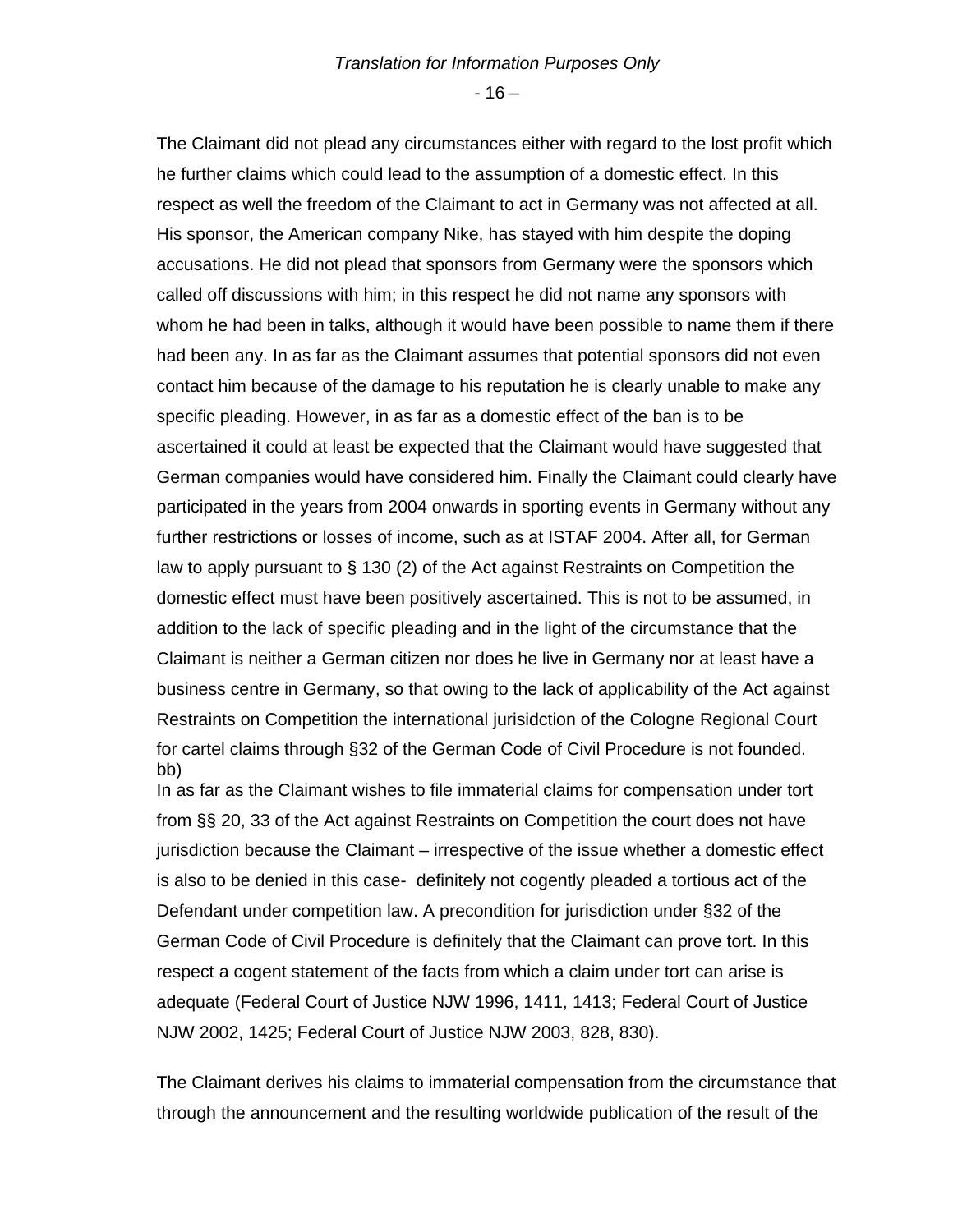- 17 –

A-test he was especially badly branded. However, he did not cogently plead that the Defendants were responsible for the publication or any way involved or that the announcement could be attributed to them. In as far as Defendant 1 is concerned the Claimant, as illustrated, does not himself assume that Defendant 1 was directly involved in the further events after announcement of the positive A-test by the laboratory. But in other respects as well he only utters suppositions which – although he does not know who directly made the announcement - are not sufficient to give grounds for responsibility of the Defendants. Indeed, there is much to suggest that the announcement was made by a third party, i.e. by the trainer of the Kenyan athletics team, Mr Kimani.

The Claimant himself who could easily have talked to Mr Kimani - whom he knows about events which had taken place limits himself to vague allegations such as it is "assumed that either officials of the Defendant itself and/or officials of the Kenyan Athletics Federation *inter alia* could have sought out the press representatives to talk to them". This is not adequate to illustrate the responsibility of the Defendant for making the announcement. Conversely, Defendant 2 has illustrated that it did everything it could to observe absolute secrecy at least until events had been clarified. This is clear from its letter of 22.08.2003 to the Kenyan Athletics Federation in which an express reference was made to the possibility that the athlete could still demand a B-test and also from the letter of 26.08.2003 to Defendant 1 (Exhibit IAAF 10, Sheet 753 of the file). The fact that all parties involved including the Kenyan Athletics Federation and those responsible for the Kenyan team understood this is proved by the fact that the excuse of the Claimant (illness) why he could not run in the World Championships in Paris or Brussels at the Memorial van Damme (See Exhibit IAAF 34, sheet 1300 of the file) was so disseminated. This was the state of affairs which remained until the publication on 3.09.2003 first in the Kenyan newspaper Daily Nation and then worldwide on the Internet. This publication is clearly based on an interview with the trainer Kimani whereas a meeting with Defendant 2 is not mentioned. The circumstance that Defendant 2 is named in the title of the article and its first sentence ("Lagat failed drug test, says IAAF" and "Olympic Games 1,500m bronze medallist Bernard Lagat tested positive for drugs, the International Association of Athletics Federations (IAAF) has said") does not say that it said this in public but only that it alleges that the Claimant has tested positively for drugs. However, the article only mentions information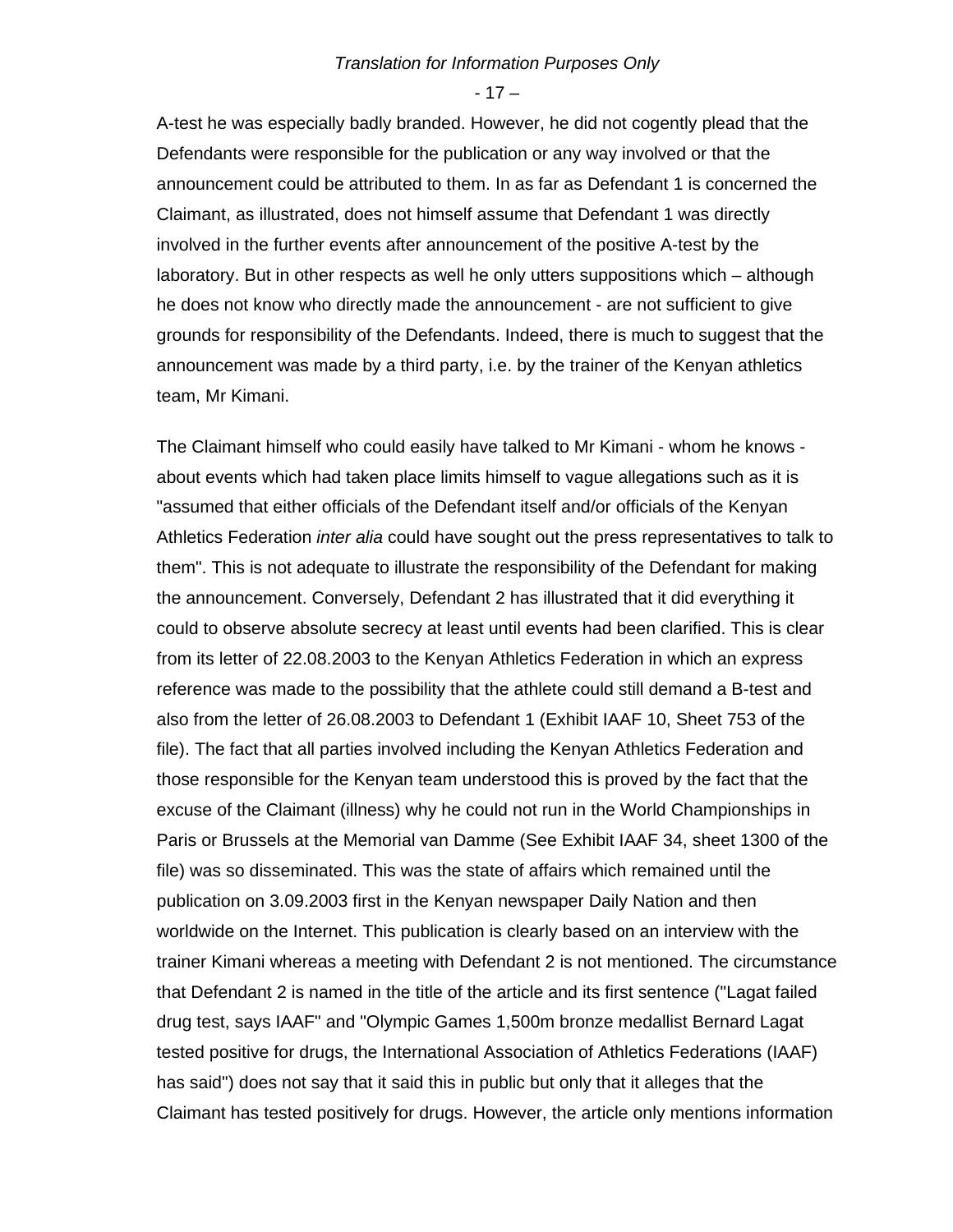$-18-$ 

to the press given by Kimani. The publication in the Berliner Zeitung of 4.09.2003 (Exhibit K 4, Sheet 42 of the claim) also only refers to a comment made to the press by Kimani. Finally, even the Claimant himself assumed, as set out in the letter from his manager Templeton of 7.09.2003 to the Kenyan Athletics Federation (Exhibit IAAF 12, Sheet 763 of the file) that the information was not published either by Defendant 2 or by its member the Kenyan Athletics Federation. In this letter the trainer specifically expresses his thanks for the understanding of this sensitive matter and states that they were unhappy about the action of Mr Kimani as he had given confidential information on the case to the media. The Claimant does not give any indication why in his submissions in this proceedings he now – departing from his previous position – assumes that the Defendants or officials of the Kenyan Athletics Federation had made the announcement. He definitely does not cogently plead any direct attribution of the publication of the result of the A-test to the Defendants. This finding is not changed by the circumstance that Defendant 2 published the news on its webpage on 1.10.2003 that the analysis of the B-test did not confirm the result of the A-test which is why the Claimant was eligible to run. This is not some kind of confession that the original notification did come from the area of Defendant 2 after all. Indeed, Defendant 2 plausibly illustrated that this happened because the information had got into the public domain from third parties. In this respect Defendant 2 was acting in the interest of the Claimant.

In as far as the Claimant also grounds the responsibility of the Defendants for the announcement of the result of the A-test by stating that it is unimportant who put the news of the suspension into the public domain because it is obvious that the information could not be kept secret because that is always the case with the publication of the result of the A-test, the court does not understand the argument with regard to the allocation of responsibility. The Claimant himself campaigns against doping in sport. However, the fight against doping is not possible without tests being made on the ingestion of drugs – in whatever form. In the event that these doping samples test positive Defendant 2 has made provision in its Constitution that until a case has been clarified the matter must be handled confidentially; as the case of the Claimant shows this also works in principle. This shows that a positive doping result can also be kept secret by someone who is in the public eye. Although, as the Claimant pleads, he was only one of four athletes who had his own press conference it was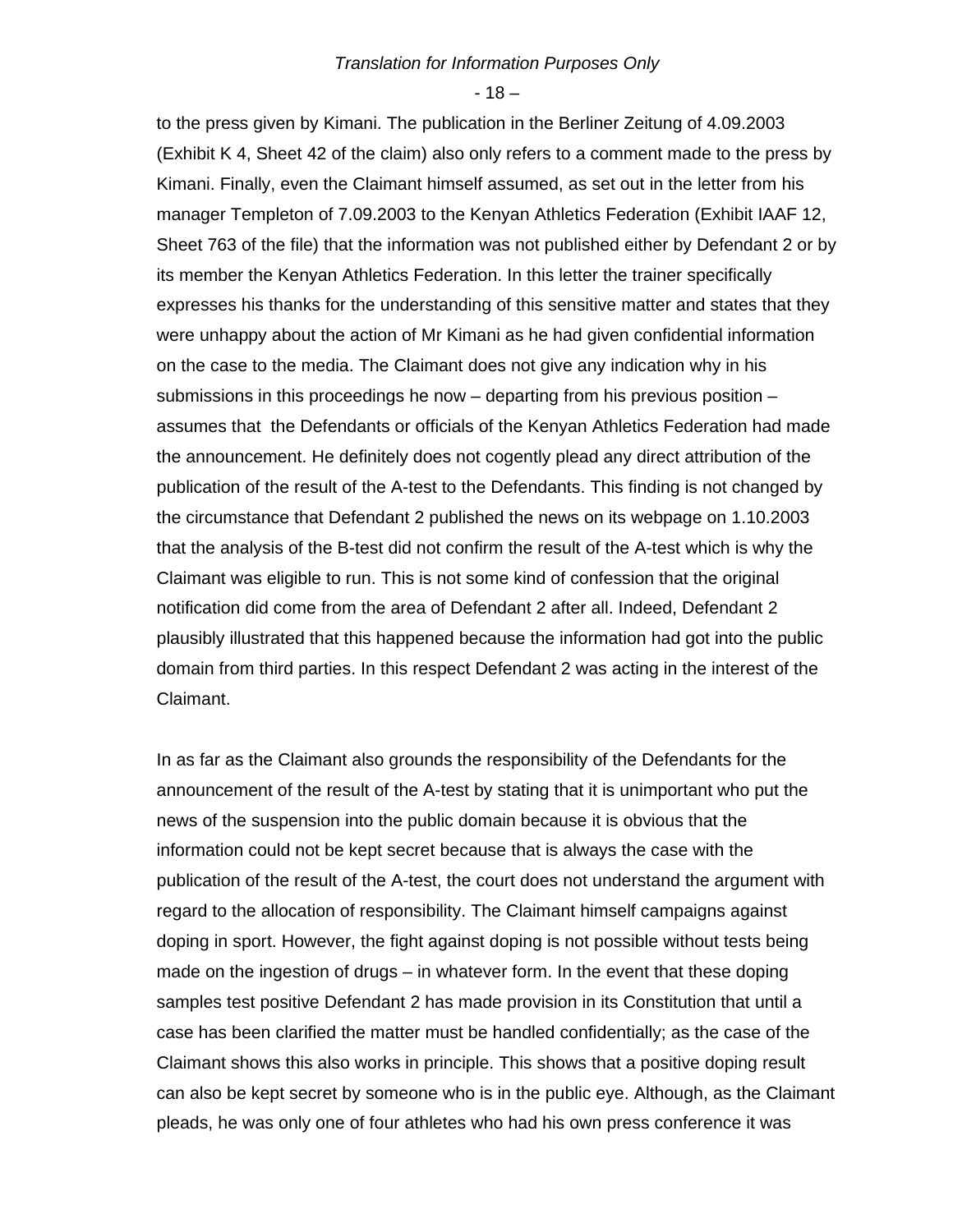$-19-$ 

accepted in public and in no way linked with the supposition of a doping problem when he dropped out of the world championships under the pretext of illness. The fact that nevertheless publications of results of positive A-tests are sometimes made can be attributed to the media presence in sport generally and the interest of the media in the publication of news - a circumstance which may induce one or another to approach the media with an allegedly sensational publication and to be named in so doing. However, it is not an immanent part of the system of the taking and analysing of doping samples nor is the Defendant responsible for the result of the positive A-tests being made public.

## 2.

Cologne Regional Court does not have international jurisdiction for the compensation claims of the Claimant asserted in Motion 1) not even under § 29 of the German Code of Civil Procedure. In as far as the Claimant bases his claims on the circumstance that the Defendants breached their duties from a contractual relationship or a relationship similar thereto founded by the signature of a doping control form by using an ineffective EPO test or through the inappropriate handling and/or analysis of the doping samples taken, the German courts do not have international jurisdiction; in this respect the claims shall be dismissed as not permissible as well.

## a)

However, as a matter of principle, the Panel does share the view of the Claimant that a mutual relationship under the laws of obligations was founded by both parties signing the doping control form. By declaring that he had not taken any drugs the Claimant undertook to provide blood and urine samples and also acknowledged the disciplinary power of Defendant 2 thereby. It is generally held that persons who are not members of a federation may subject themselves to its disciplinary power by contractual agreement, in particular when they, as the Claimant, want to participate in sporting events tendered and implemented in accordance with its rules in the organisation and responsibility of the federation (Federal Court of Justice NJW 1995, 583, 584). In return the Defendants carrying out the test were obliged to carry out the analysis and the steps prior thereto as carefully as possible so that the Claimant could not suffer any loss therefrom. At least as a contractual ancillary obligation there was in principle an obligation to protect the Claimant from damages, i.e. the duty to conduct in a way so that body, life, property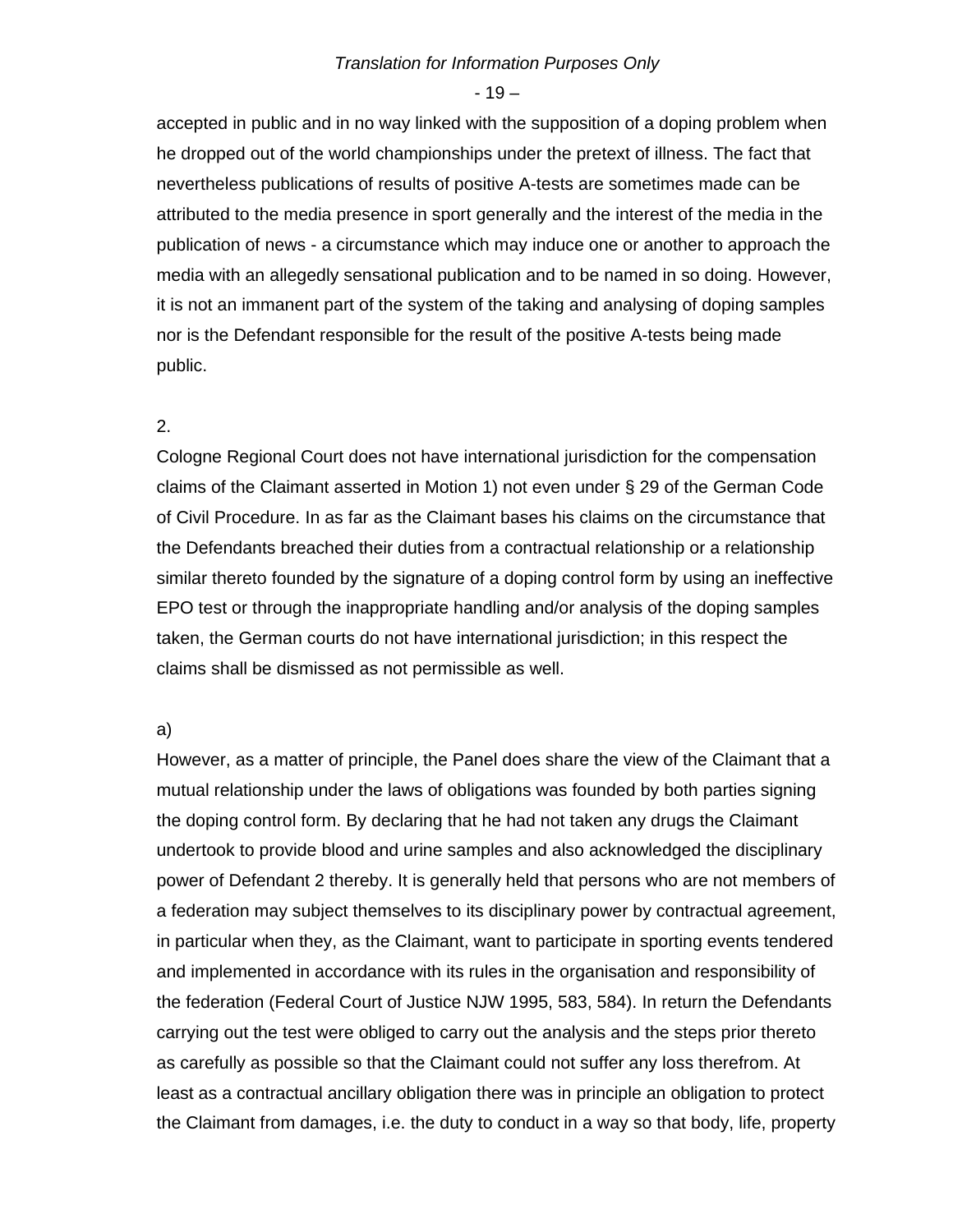$-20-$ 

and other legal goods including the honour of the other party are not harmed (Federal Court of Justice NJW 1983, 2814; NJW-RR 2004, 481). In the present case this means the doping control procedure is to be so structured that it proves itself as inconspicuously as possible vis-à-vis errors or manipulations and the responsible parties at all times are expert, independent and neutral persons (Summerer in Praxishandbuch Sportrecht, part 2, marginal no. 238). Defendant 2 also undertook to permit the Claimant to participate in the sport organised by it if he participated in the doping test, provided this was not an instance of the exercise of its disciplinary power.

## b)

Also regarding the place of jurisdiction pursuant to the place of performance, the first issue to be addressed is the existence of international jurisdiction provisions which could supersede the German provisions. As illustrated, Art. 5 No. 1 NYC does not apply to Defendant 2 because of its area of application so that the national jurisdiction provisions must be reviewed. As a matter of principle § 29 of the German Code of Civil Procedure is in principle applicable in this area (Federal Court of Justice NJW 1996, 1411, 1413).

In any event duties were established for the Defendants from the debt relationship which may be reviewed in principle in the jurisdiction of the place of performance. It is correct that not all contractual agreements come under § 29 of the German Code of Civil Procedure. Contractual relationships in this respect mean all obligation relationships under the law of obligations (Federal Court of Justice op. cit.;); however, certain contract-like special statutory relationships such as fault on the conclusion of a contract are given equal status to the former (Zöller-Vollkommer, German Code of Civil Procedure, § 29 marginal no. 6). It is correct that litigious agreements such as the arbitration agreement do not come under § 29 of the German Code of Civil Procedure (see Zöller-Vollkommer, op. cit., marginal no. 13). However, after the deliberations under a) the Defendants' assumption that by signing a doping control form it was only an arbitration agreement which had been concluded cannot be shared.

The Defendants had to satisfy the duties arising for them from the agreement at their respective domiciles when the debt relationship arose. As there is no agreement about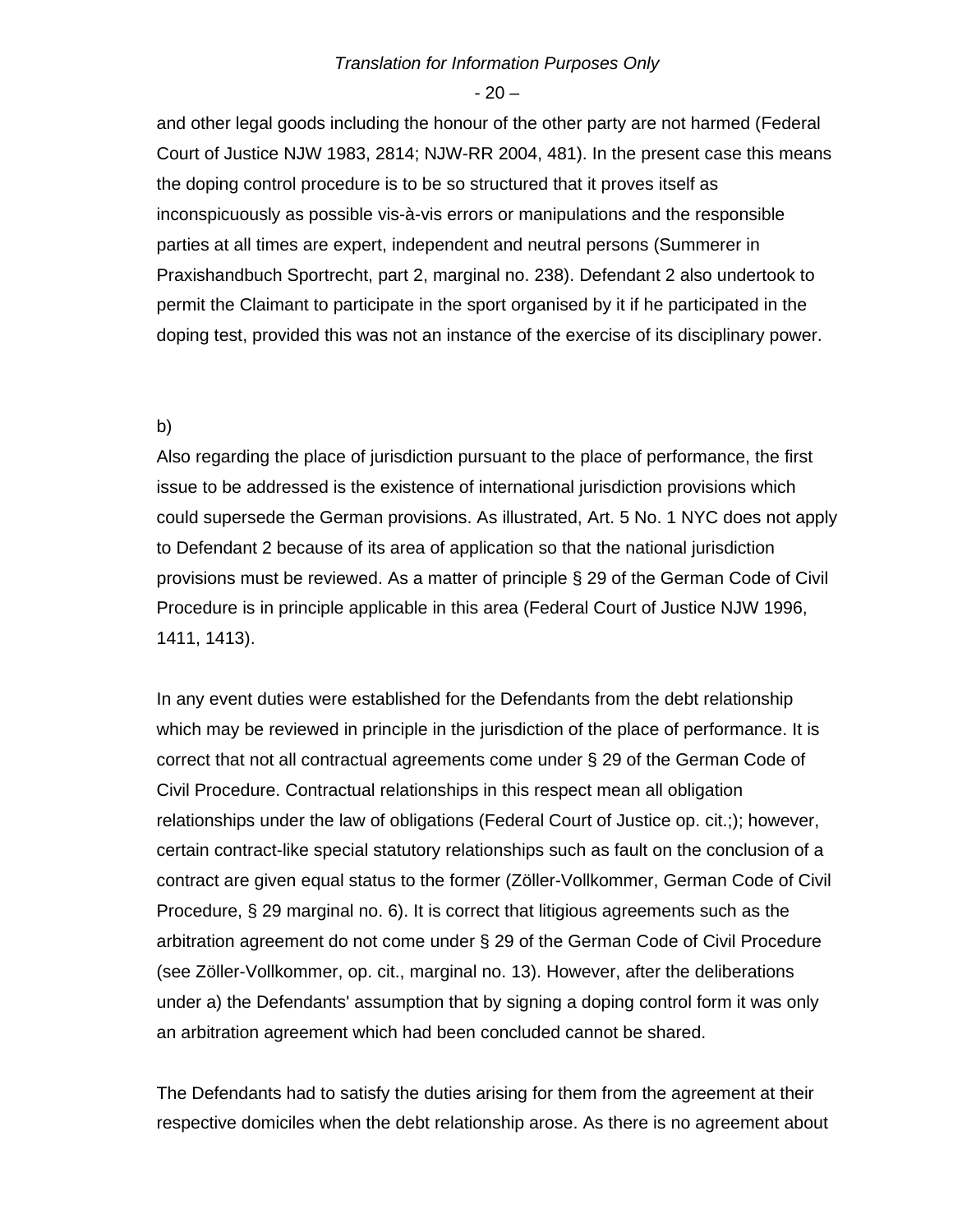$- 21 -$ 

the place of performance within the meaning of § 29 (2) of the German Code of Civil Procedure the statutory place of performance under § 29 (1) of the German Code of Civil Procedure is definitive. This in turn is set out in the substantive civil law to be applied (Zöller-Vollkommer, German Code of Civil Procedure, § 29, marginal no. 24). The Panel assumes that § 269 of the German Civil Code is applicable.

However, according to the agreement between the parties it was initially not expressly agreed which law was to be applied to the agreement, i.e. whether § 269 of the German Civil Code is relevant. Contrary to the view of the Claimant, the mere fact that the Claimant was in Germany (by chance) when the out-of-competition test took place and - as a result thereof – the doping test was analysed in Cologne does not in itself have any impact, in particular given the international areas of activity of the parties concerned, not exactly activities relating to Germany. Moreover, none of the parties to this legal dispute were resident in Germany, the contractual languages were English and French involving the Swedish representative van der Sypt. However, the Panel therefore assumes after the statements given in this legal dispute that the parties subsequently made an implicit choice of law within the meaning of Art. 27 of the Introductory Act to the German Civil Code – which is possible in principle, Art. 27 (2) of the Introductory Act to the German Civil Code. In this legal dispute the Claimant appealed exclusively to German legal provisions and claimed that German law was applicable. The Defendants took up this point in their written statements, commented thereon and and did not appeal for their part to diverging legal provisions of Monegasque or Canadian law. An indication for a subsequent choice of law is the conduct of the parties in the legal dispute, e.g. the treatment of the matter under foreign law (Federal Court of Justice NJW-RR 2000, 1002, 1004). If the parties appeal purely on the basis of German legal provisions current case law considers this to be an implicit choice of German law (Federal Court of Justice NJW 1999, 950, 951; 2003, 3620; 2004, 2523). The fact that the Defendants in the end appealed to their respective domiciles in Canada and Monaco with respect to the claims asserted by the Claimant in view of the issue of the place of performance and therefore also the issue of the international jurisdiction of Cologne Regional Court is by contrast not important as the Defendants appealed expressly to the decision cited in the last hearing before the Stuttgart Regional Court which gave the grounds for its lack of international jurisdiction as the fact that pursuant to § 269 of the German Civil Code the place of performance is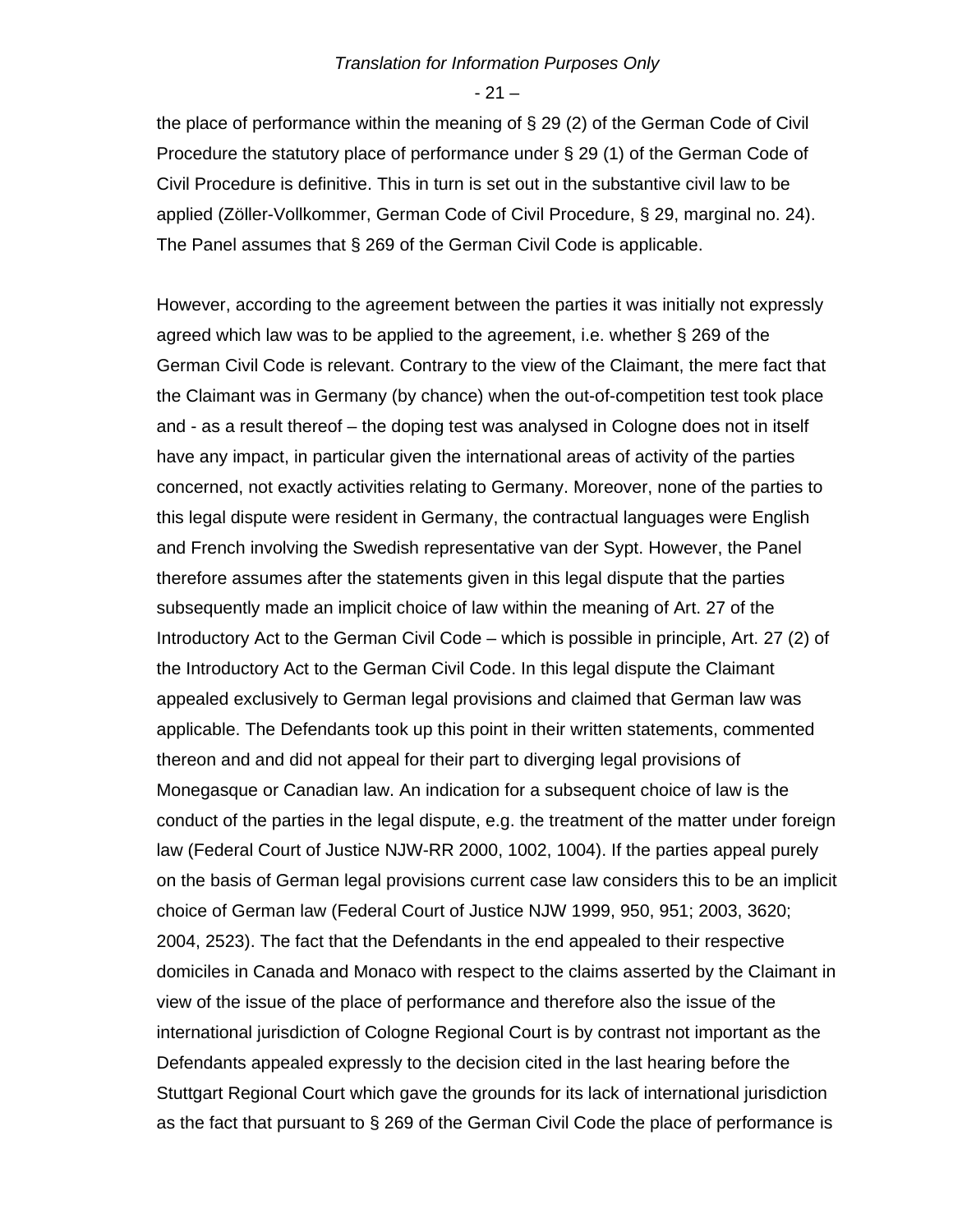- 22 –

at the domicile of the Defendant – in this case Defendant 2. Therefore with regard to the issue of jurisdiction they appealed to the German law of obligations.

The duties of the parties are to be fulfilled at their domicile at the time at which the debt relationship was established by signing the doping control form pursuant to § 269 (1) of the German Civil Code as there can be no other outcome in the circumstances, in particular also given the nature of the agreement concluded between the parties. In particular, the assumption of the Claimant that the Defendants themselves chose Germany as the place of performance to satisfy their contractual obligation to carry out a faultless test cannot be followed. The place at which the test was carried out was merely by chance the temporary place of residence of the Claimant in Tübingen; for this reason the evaluation was carried out in Cologne, one of the two laboratories accredited in Germany. It should also be remembered that the doping test as an out-ofcompetition test is not an end in itself but serves to review whether an athlete satisfies the starting conditions, i.e. makes it possible for the athletes to continue to participate in international competitions. If he refuses to submit to the test he will not be eligible for competition; if the doping test is positive he will also not qualify to start.

As ultimately it was not Defendant 1 which permitted athletes to compete, but this was solely a matter for Defendant 2, the Panel assumes that it is the duties of the latter which are relevant in this respect so that it is its domicile which is definitive as place of performance. As, when obtaining the doping sample it was the issues of the eligibility to compete and the imposition of a ban by Defendant 2 which were crucial, this duty was to be satisfied in Monaco. In any event in the case of a ban it is only the domicile of the association which can reasonably be the place of performance for its duty to perform and not the competition location or the place at which the tests were implemented (see Stuttgart Regional Court op.cit., p. 24 with further references). The latter could be definitive only for the issue of the breach of an ancillary contractual obligation.

As the place where the primary obligation was to be performed is definitive for the issue of jurisdiction under § 29 of the German Code of Civil Procedure it is irrelevant which specific claims are asserted with regard to the contractual obligation. In the case of a compensation claim the duty to reimburse will not be definitive for the determination of the place of performance. As therefore the place of performance for the primary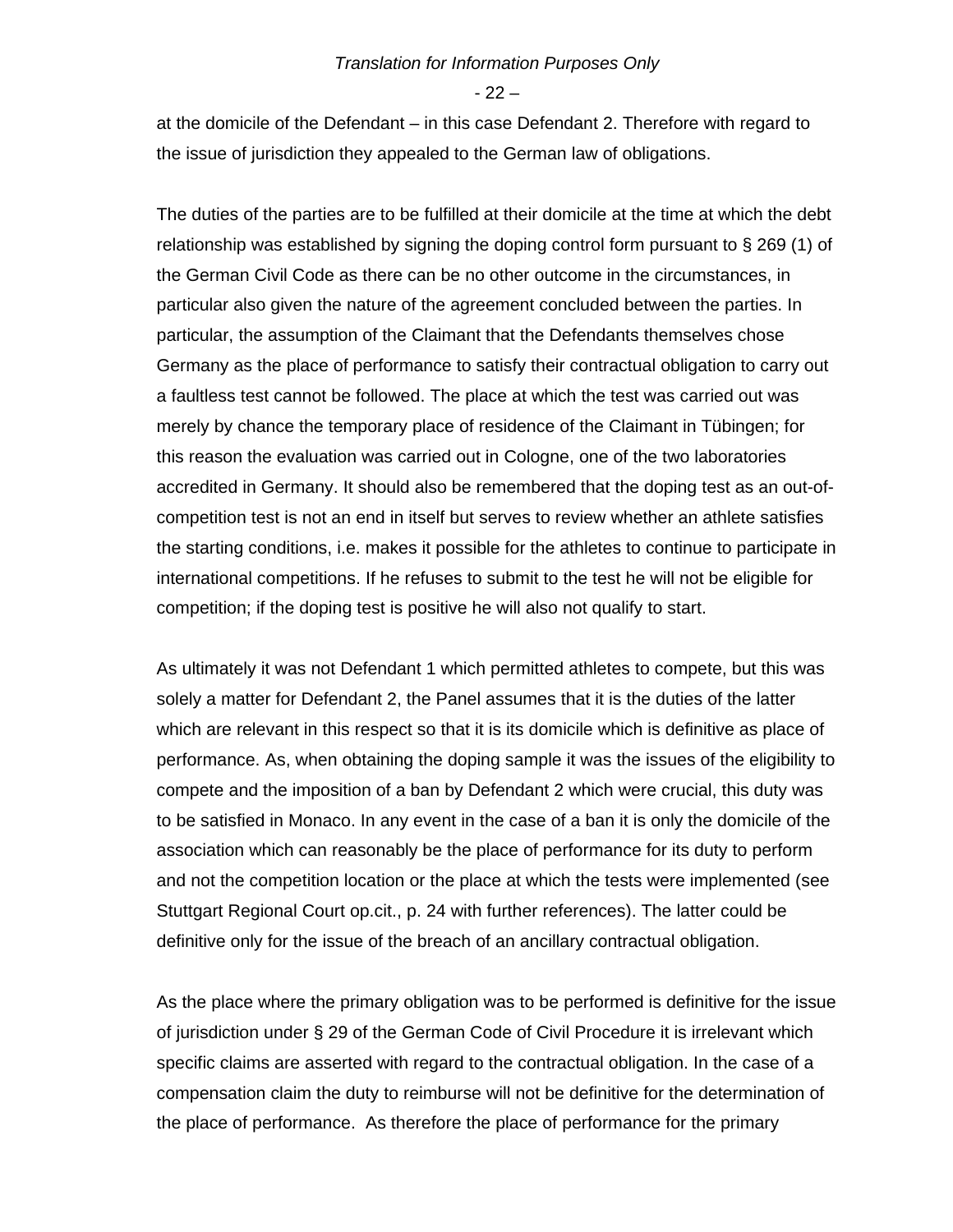- 23 –

obligation of the Defendants is not in Germany this also applies to secondary claims such as the compensation claim filed here (Zöller-Vollkommer, op.cit., § 29, marginal no. 23, 25 "Schadensersatz"). Therefore Cologne Regional Court does not have international jurisdiction for contractual claims.

Any other jurisdiction of Cologne Regional Court pursuant to § 32 of the German Code of Civil Procedure for tortious compensation claims would not give Cologne Regional Court international jurisdiction at the same time for contractual compensation claims. Under the case law of the Federal Court of Justice the court with jurisdiction pursuant to § 32 of the German Code of Civil Procedure has to decide after the amendment to § 17 (2) sentence 1 of the Judicature Act the legal dispute taking all legal aspects into consideration with respect to jurisdiction. However, the authority of German courts to make decisions is restricted to tortious claim bases, in as far as § 32 of the Code of Civil Procedure is applied to the grounds for international jurisdiction (NJW 2003, 828,830; NJW 1996, p. 1411, 1413).

## 3.

In as far as the Claimant files claims in tort a distinction must be made. With regard to the alleged breach of personality rights (§ 823 of the German Civil Code) there is no international jurisdiction of Cologne Regional Court pursuant to § 32 of the German Code of Civil Procedure; in this respect the claim is not permissible. With regard to an interference in the established and exercised business operation, the Cologne Regional Court does have jurisdiction but the claim is unfounded.

#### a)

The Claimant did not cogently plead a compensation claim from § 823 of the German Civil Code against the Defendants owing to a breach of his personality right so that in this respect international jurisdiction of Cologne Regional Court as place of jurisdiction of the tortious act is out of the question.

#### aa)

In as far as the Claimant derives claims from the announcement of the result of the Atest it can be assumed - as illustrated – that the two Defendants neither caused the announcement themselves nor that the revelation (obviously) made by the trainer of the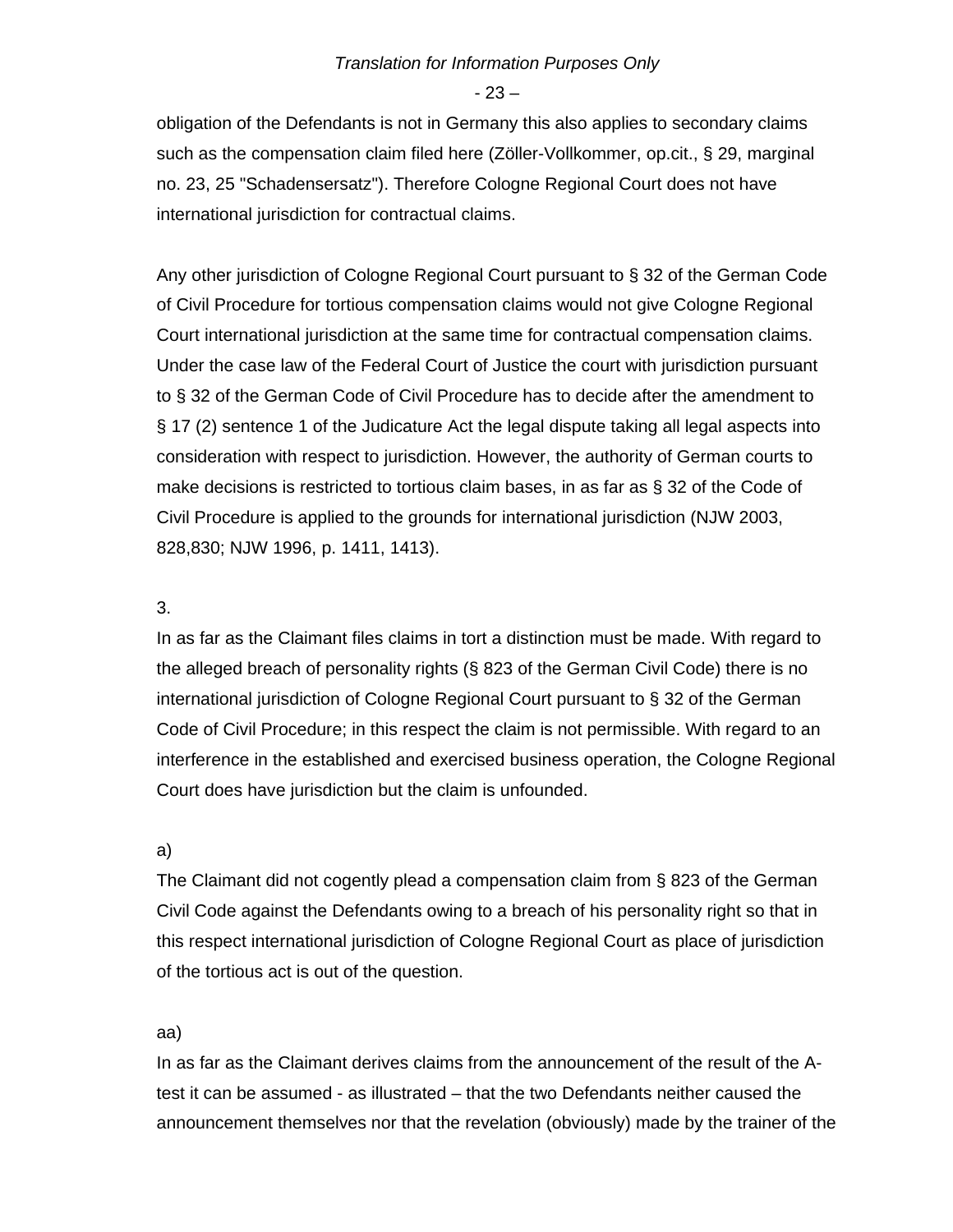$-24-$ 

Kenyan athletics team to the press can be attributed to them in any way. Reference is made to these illustrations**.** The Panel does assume that the place at which the tortious act was committed could have been Cologne in view of the worldwide announcement on the Internet; the place at which the tortious act is committed is all places at which the information can be retrieved for its designated purpose, irrespective of where the server is from which the information can be retrieved. Information in foreign languages can also be intended for German Internet users for its designated purpose if there are connecting factors (see Wenzel-Burkhardt, Das Recht der Wort- und Bildberichterstattung, marginal no. 10.247 with further references). It is quite legitimate to question whether the webpage of the Kenyan newspaper the Daily Nation (ON THE WEB) is directed to German Internet users for its designated purpose, but it is quite a different matter with regard to the Internet presence of the Berliner Zeitung where this information was also disseminated (Exhibit K 4, Sheet 42 of the claim).

#### bb)

Also in no other respect did the Claimant cogently plead compensation claims against the Defendants owing to the breach of his personality right. The application of an analytical procedure (in Cologne) unsuitable according to the allegation of the Claimant alone does not interfere with the honour of the Claimant. For even under the presumption that the Defendants were to accept wrongly suspecting some athletes of doping with an error-ridden and unscientific analytical method this does not constitute at the same time the announcement of these results. It has already been illustrated that in the view of the Panel the publication of a wrong result wrongly casting suspicion on the athlete is not immanent to the antidoping system of the Defendants. The example of the Claimant shows this; despite the effective press conference before the world championships in Paris he was able to depart unchallenged, citing his reason for not participating as an illness. If his own trainer had not gone public himself weeks later the honour of the Claimant would presumably not have been affected until the analysis of the B-sample and the (re) eligibility of the Claimant. There is nothing to suggest that publication would have been made by the Defendants before the result of the B-test had been announced.

As long as the (wrongly positive) result is only announced to the athlete, its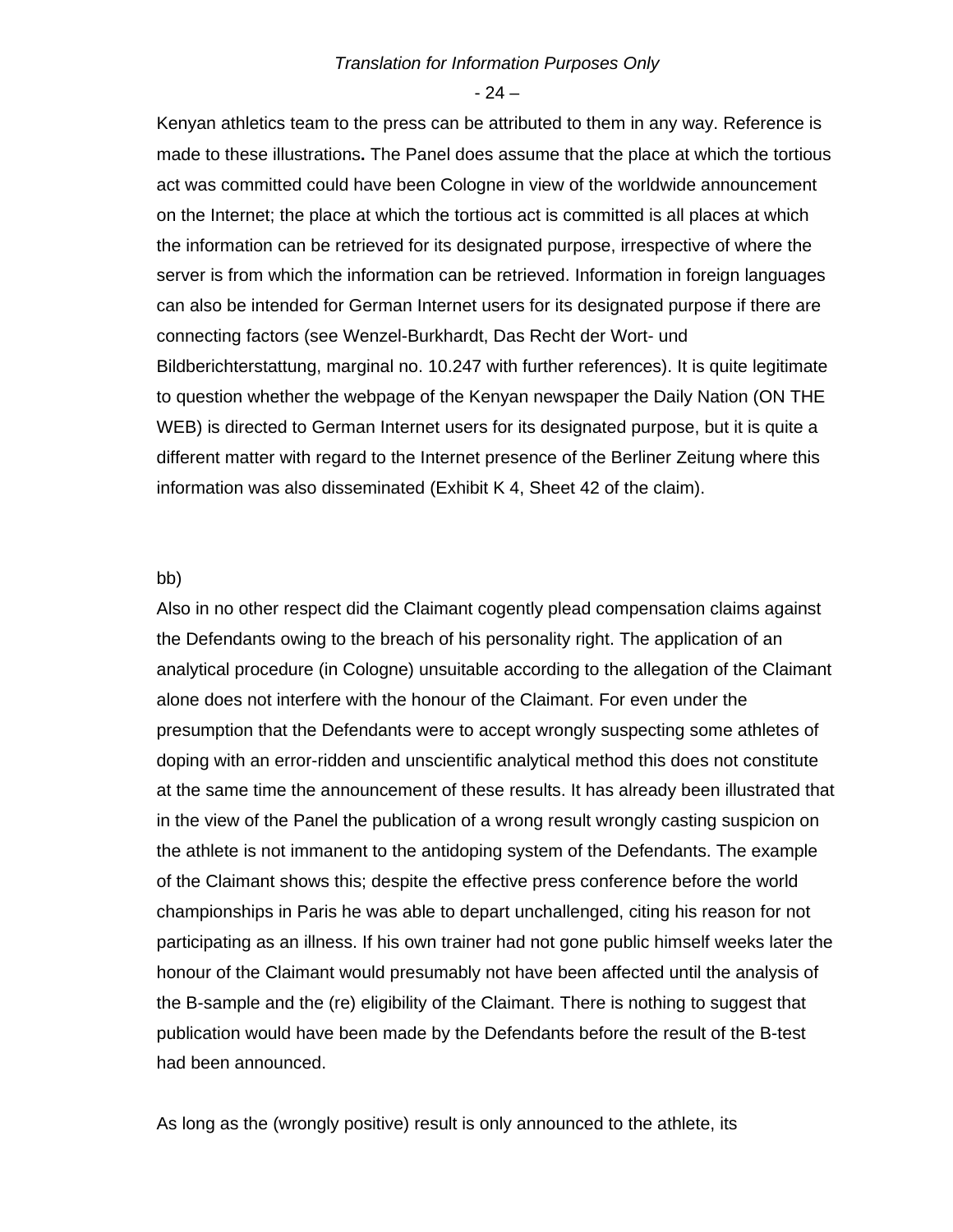- 25 –

representatives and the national federation this does not constitute a breach of personality rights. With regard to the formalised proceedings which takes place in compliance with the Constitution of Defendant 2, with hearings and the possibility to have the B-sample analysed it can be assumed that these are privileged utterances in an area in which such utterances may be made. Utterances made to close family and friends, one's own lawyer, in a pending court case, and to authorities and in the context of petitions and complaints are largely permitted. This standard privileged status also applies to complaints in association matters. No-one can be prevented from informing the offices responsible for remedy of alleged grievances (Wenzel-Burkhardt, op.cit., marginal no. 10.26 ff., 10.37). It is the task of the Defendants to discover and pursue alleged doping offences. Therefore in this respect a tortious act – which would have founded the international jurisdiction of Cologne Regional Court – has not been cogently pleaded.

## b)

With regard to a claim of the Claimant against the Defendants from § 823 of the German Civil Code owing to the interference in the established and exercised business operation the Claimant has pleaded a compensation claim in principle (with the exception of the claim to immaterial compensation). However, the claim which is permitted before the Cologne Regional Court is not founded in this respect.

#### aa)

The Claimant appeals to the circumstance that he was wrongly suspected of a doping offence in the context of the analysis of the A-test owing to errors made during transport of the sample, use of an inadequate activity test and an error-ridden scientifically not adequately founded test method with the place of the offence in Cologne, through which he lost income – because he had been in reality banned by Defendant 2 since the analysis.

It can be assumed that the unjustified competition ban of an athlete can in principle constitute a direct business-related interference in the established and exercised business operation. The established and exercised business operation is recognised as a miscellaneous right within the meaning of § 823 of the German Civil Code whereby it is an open catch-all term which is supposed to fill in any gaps in particular in intellectual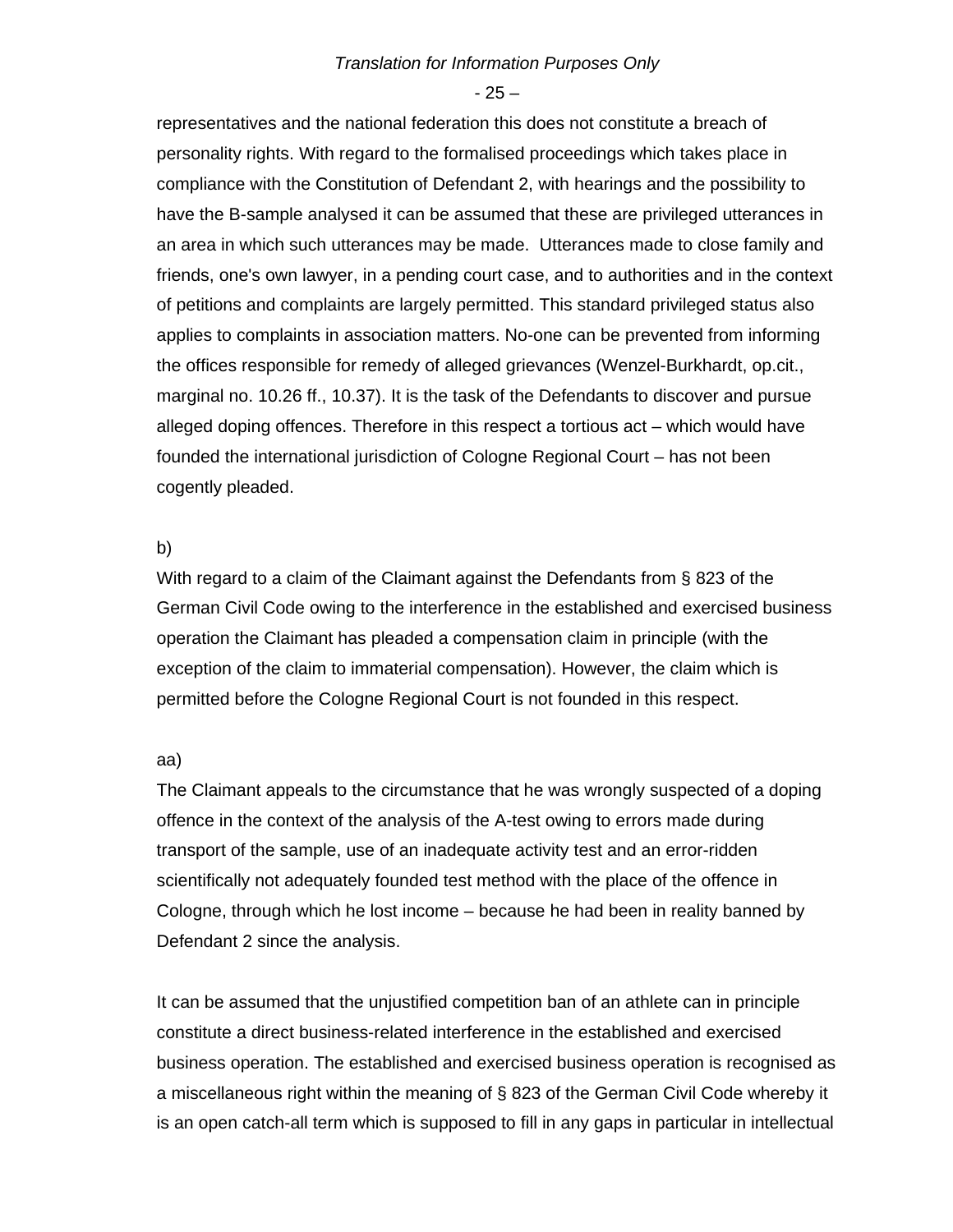$-26-$ 

property. However, the content and the limits of its protection, including the illegality of any interference with the protected rights, only arise at the later stage of consideration of interests and goods with the sphere of interests specifically colliding in the individual case with others – as it the nature of an open term (BGHZ 138, 311). The protection of the owner of the business against interference is intended to secure the continuation of the activity lawfully carried out so far on the basis of the events already organised and covers everything which in its entirety constitutes the economic value of the business. Members of the free professions who do not have their own business are also protected in the event of direct interference in their professional activity (Palandt-Sprau, German Civil Code, § 823, marginal no. 127 with further references). The Claimant as a professional athlete is also covered as a matter of principle by this protective rule.

It can be assumed that the issue of a ban  $-$  or its factual imposition  $-$  can mean a direct interference in the professional activity of an athlete. In principle there is the necessary direct business-related interference only when the business operation as such is affected, i.e. the attack is directed towards the operative organism or the corporate freedom to make decisions and not just simply against removable rights or legally protected interests of the business (BGH NJW 2003, 1040, 1041). This is not the case if it leads to disruptions in the running of the business owing to a damaging event which has no connection with the business, even if a person or matter essential for the functioning of the business is affected thereby. In this case, when evaluating the interfering act in question – i.e. the imposition of a ban owing to a doping test regarded wrongly as positive – that this is such a direct interference at least with regard to Defendant 2. If the Defendant provides in its rulebook for the taking of doping samples as a condition for of eligibility it directly decides whether the athletes fulfil the conditions for eligibility and whether they can pursue their profession.

The objection of the Defendant that it did not impose the ban (on 4.09.2003) but – without any contact – it was the independent Kenyan Athletics Federation which did so which is why the former is not the correct defendant is not convincing. Indeed it can be assumed that the Claimant was prevented at least de facto after the analysis of the Asample from taking part in the world championships. This applies irrespective of the circumstance that Defendant 2, as it documented, invited the Claimant through its manager to the 1<sup>st</sup> IAAF World Athletics Final in Monaco on 13 and 14 September 2003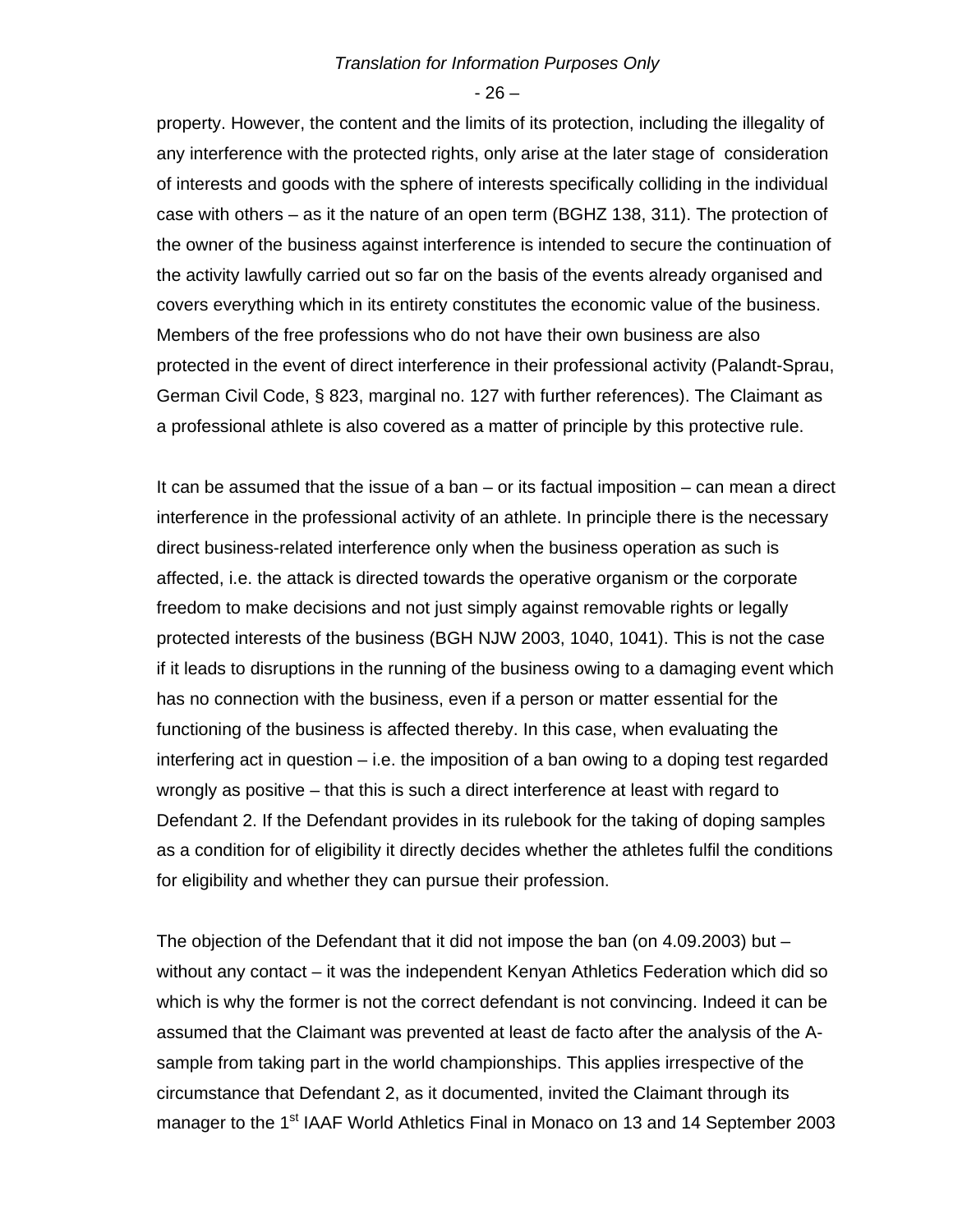$-27-$ 

(Exhibit IAAF 33, Sheet 1299 of the claim). In accordance with Rule 59 of the prevailing version of the IAAF Constitution (exhibit WADA 1, Sheet 384, 405 of the claim) in its letter of 22.08.2003 it turned to the Kenyan federation and informed it not only which steps the latter should take as against the Claimant (such as request him to provide an explanation) but pointed out, making reference to its Rules that – if the Claimant did not provide an adequate explanation by 10am on the next day – that the test would be regarded as positive and that the athlete would be suspended from then until his case had been resolved. This applied irrespective of the circumstance to which reference was made that there was a right to have the B-sample analysed. It is irrelevant whether the word "shall" in connection with this letter is to be regarded as an order to the Kenyan federation or a consequence lying in the future. In any event the letter quite clearly stated that the result of the analysis was regarded by Defendant 2 as positive within a few hours without any adequate explanation from the Claimant and that the consequence of suspension follows directly. Finally, the aforementioned Rule 59 of the IAAF Constitution states that not just Defendant 2 but the federation which is one of its members can issue the suspension (No. 1) and that Defendant 2 can do so as well when in its view the member federation has not duly issued the suspension (No. 4).

However, the Panel assumes that Defendant 1 which has under the rules also indisputably a right to participate and appeal in doping proceedings is also the correct defendant. It may start doping proceedings by means of its right of appeal and enforce a sentence on the athletes by the CAS so that it also has a direct influence on the issue of the suspension and it interferes in this way in the market of sporting events.

## bb)

As it can therefore be assumed that the at least the de facto suspension of an athlete is as a matter of principle a direct result of a positive test of the A-sample, it can also be assumed that according to the pleadings of the Claimant a tortious act committed in Cologne is pleaded. According to his pleadings this is possible in three ways, by inappropriate transport (owing to non-refrigeration) to Cologne, by use of an inadequate activity test (which did not discover the urine activity due to the heat during the analysis of the A-sample) and by using an unsuitable antibody for the analysis which led to a wrongly positive evaluation of the active urine (or if appropriate also otherwise). Although the Defendants object on the grounds that the Claimant's pleadings were not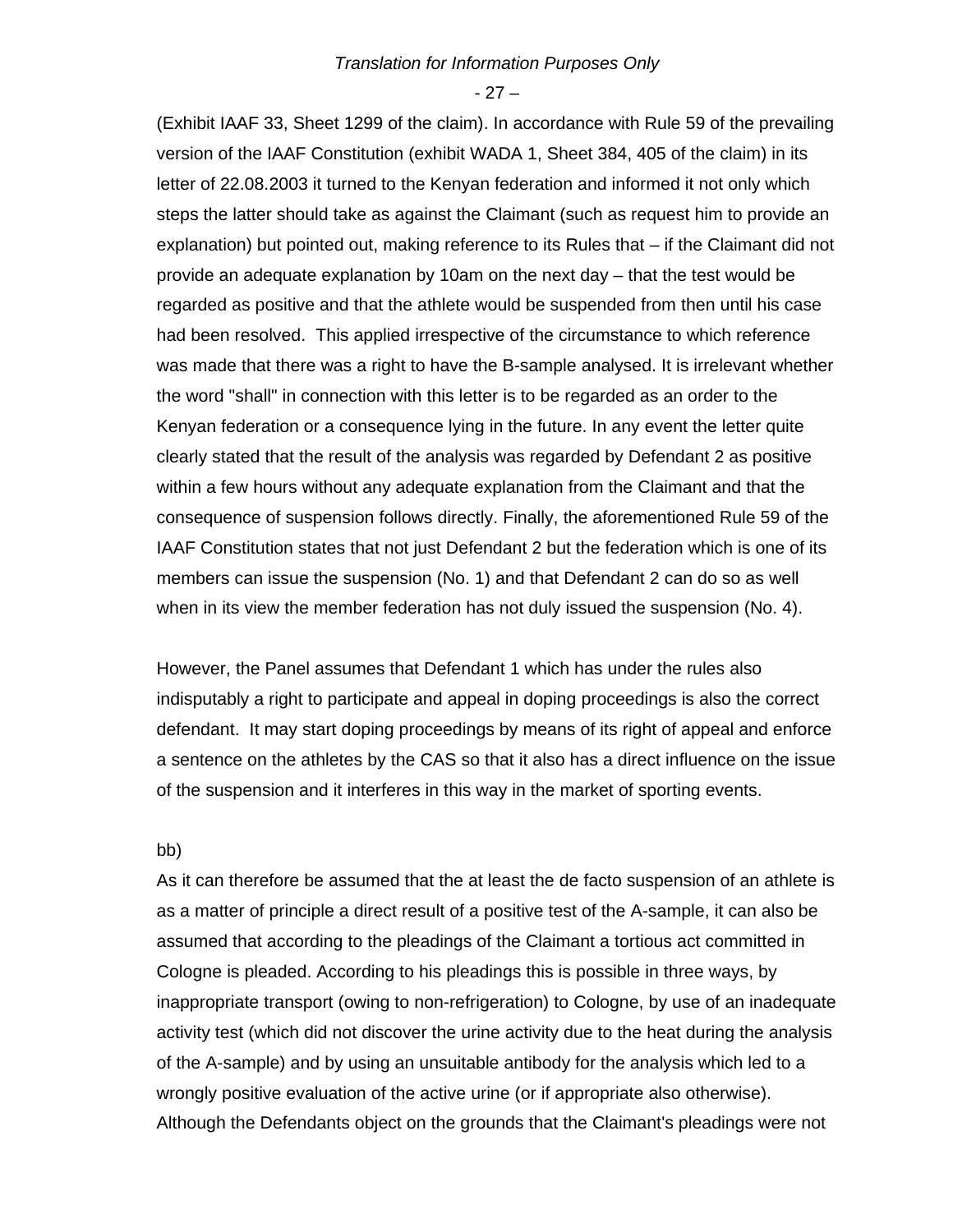- 28 –

cogent in this respect, the Panel which cannot review the chemical processes from its own knowledge has to assume that to have these issues answered in principle an expert report should have been obtained – if the claim were not without grounds for other reasons – so that it must be assumed that the Claimant's pleadings were cogent. This would also be true if it were assumed from the pleadings of the Defendants that the sample material was not kept at a temperature of between 35 and 40°C in the hotel room and during transport by Dr van der Sypt but "only" at a temperature of 20°C because the Claimant also pleaded in this respect that at least a considerable refrigeration of the samples would have been necessary.

However, it is correct that the Claimant pleaded very little with respect to the lack of suitability or inadequacy of the activity test so that in principle the question of the interruption in the chain of causality arises in the context of the review of cogency. This is true in particular because both activity tests on analysing the B-sample - the proven one and the newly introduced one – came to the same conclusion, i.e. that the urine sample was "active". However, it is beyond the knowledge of the Panel making this decision whether an expert could have confirmed the disputed allegations of the Claimant by analysing the A-sample carried out compared with the B-sample so that in this respect as well the lack of cogency of the pleadings could not be assumed.

The unlawfulness to be positively reviewed in the context of the interference in the established and exercised business operation as a condition for a cogent pleadings is therefore to be affirmed also. In its preliminary indication of 22.02.2006 (Sheet 1359 ff. of the file) the Panel based its findings on the fact - if the pleadings of the Claimant should transpire to be accurate – that there was no recognisable interest of the Defendants worthy of protection to remove athletes from competition without reason on the basis of inappropriate handling of doping tests. Although the objection of the Defendants is true that when using one test method carried out on all athletes which also corresponds to the prevailing science, the unlawfulness is to be denied when balancing the interests of the parties involved. The balancing of interests, however, can only be carried out once the exact infringing action has been ascertained and recognised. Thereby it must be assumed conversely in favour of the Claimant's interests that the accusation of a doping offence can have not only serious material consequences through the ban but also constitutes a particularly serious accusation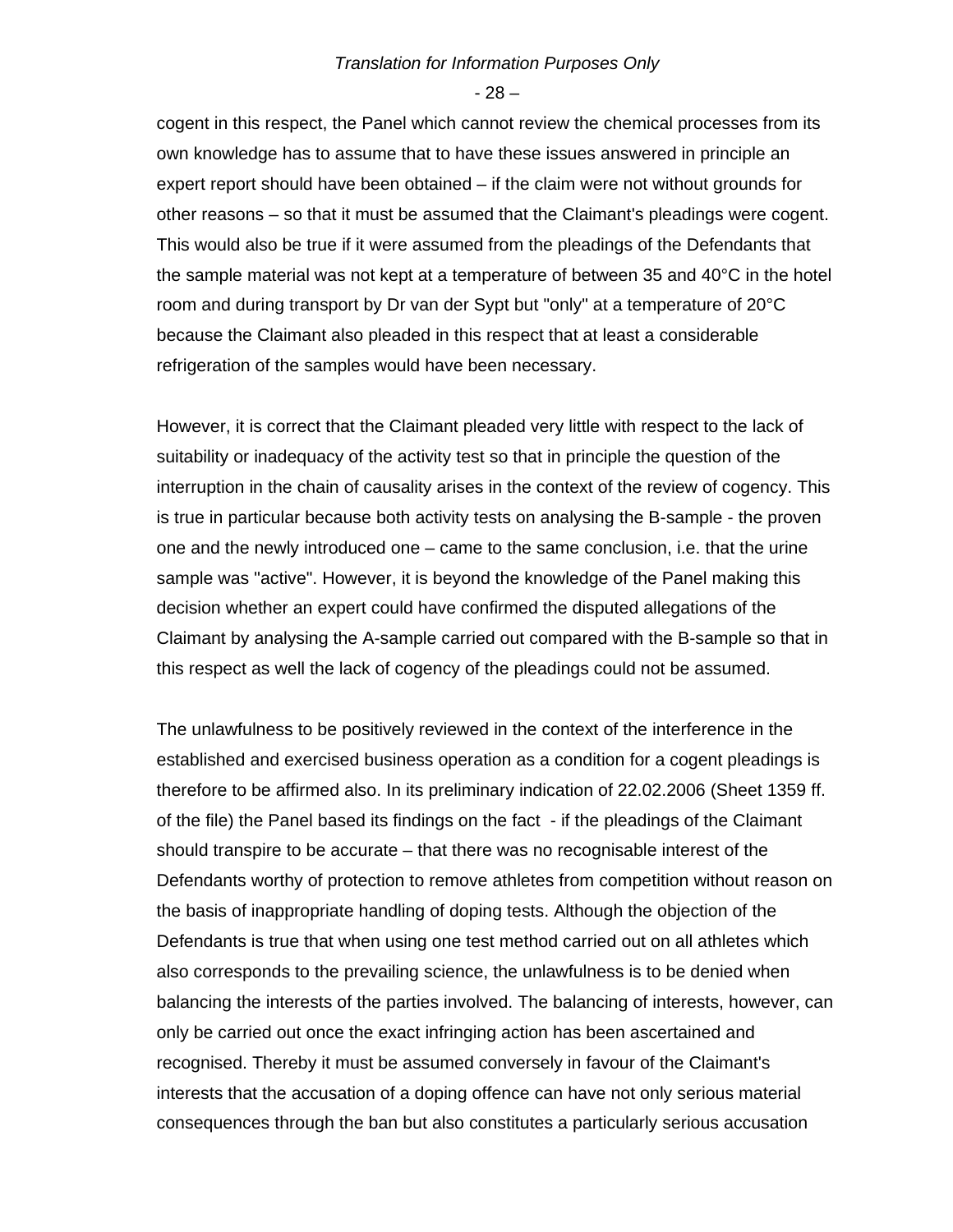- 29 –

against the nature and type of the exercise of a profession.

The pleading of the Claimant with respect to the fault of the Defendants is in principal cogent. If the reason for the faulty nature of the result is  $-$  as alleged  $-$  the inadequacy of the test method or the provisions to store and transport the samples themselves then clearly one would have to ask whether this is the own fault of the Defendants in the form of organisational fault without the need of recourse to § 831 of the German Civil Code.

#### cc)

However, the cogency of the pleadings and therefore also the permissibility of the claim with regard to the grounding of international jurisdiction of Cologne Regional Court through § 32 of the German Code of Civil Procedure does not refer to all damage positions from Motion 1). This quite simply does not apply in as far as the Claimant files immaterial compensation, because in this respect it cannot be assumed from his pleadings that the announcement of the positive A-test is to be attributed to the Defendants; reference is made to the illustrations here above. In this respect the claim is also to be dismissed as not permissible.

## c)

However, the claim, in as far as it is permissible (with regard to the part claims of EUR 155,000 and EUR 200,000 from Motion 1) is unfounded. Despite the remark from the panel the Claimant has not cogently pleaded the amounts of his claims so that damage incurred by the alleged de facto suspension could not be ascertained. For this reason the claim had to be dismissed without any further collection of evidence.

In principle the degree to which one party bears the burden of submitting the facts depends on statements from the opposing party. In view of the fact that the Defendants dispute the grounds for and the amount of the damage positions asserted in principle evidence should have been gathered in this respect. However, the blanket pleadings of the Claimant relating to the amount of all damage positions do not allow taking of evidence as from the current status of the facts and dispute this would have amounted to a non-permissible "fishing expedition". The Claimant's attention was already drawn to these reservations both in the first oral hearing and in the context of the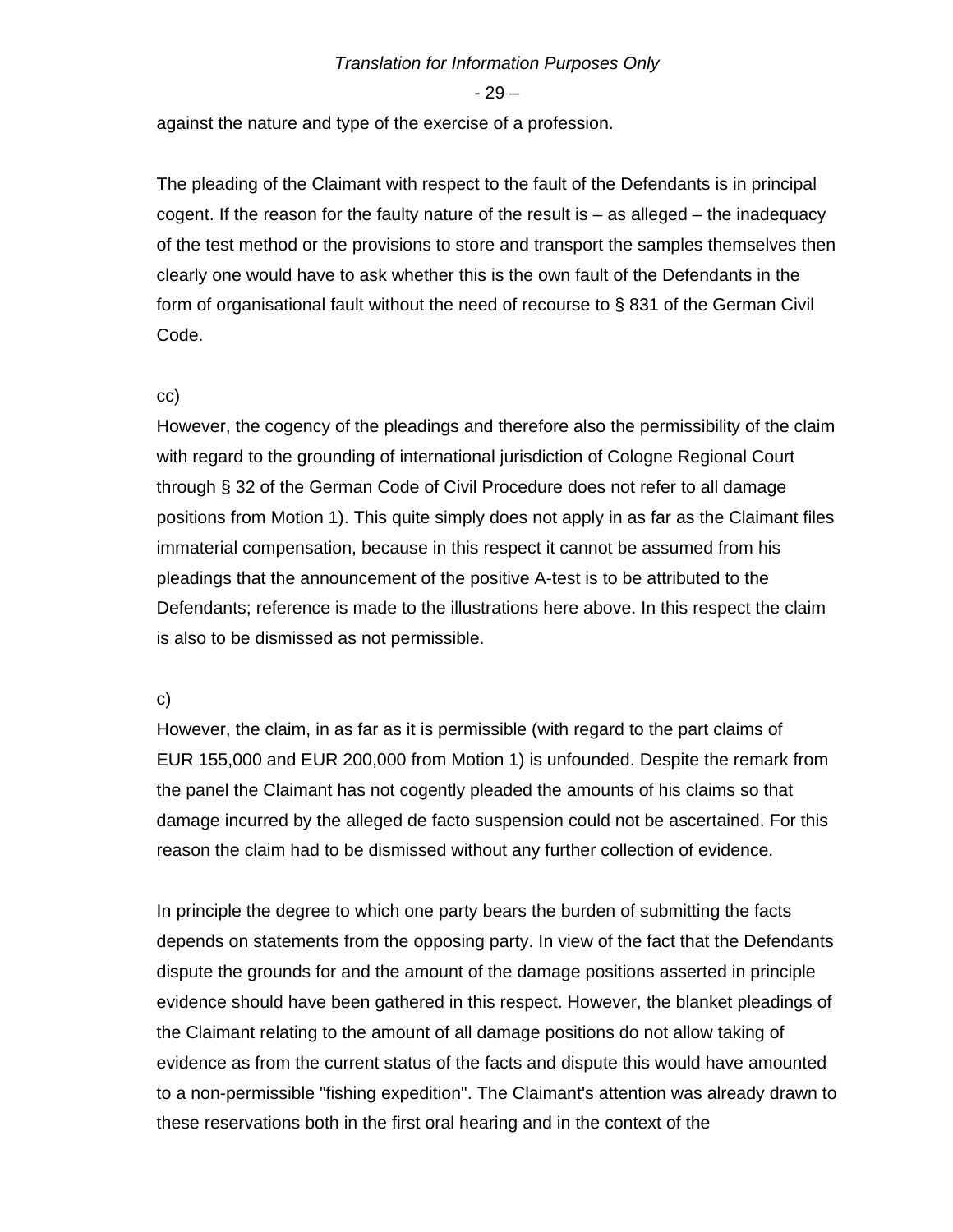$-30-$ 

aforementioned preliminary indication. The circumstance the he once again addressed this issue in his written statement of 24.04.2006 shows that he understood the remarks from the Panel. However, he did not take the opportunity in the supplementary comment to go further into the damage positions asserted in his pleading. Instead, his further pleadings only led to yet more confusion.

The details are as follows:

aa)

In as far as the Claimant files claims for the reimbursement of lost profit in the amount of EUR 155,000 he did not plead sufficiently even taken into consideration the easing of the burden of proof in § 252 sentence 2 of the German Civil Code. It is not only adequate but also necessary if the party liable to pay compensation illustrates the circumstances and proves within the parameters of § 287 of the German Code of Civil Procedure which lead to probability of profit having been made according to the usual course of matter or the special circumstances of the case. It is not only necessary but also adequate if initial and connecting facts for a estimation of the damage are pleaded (Federal Court of Justice NJW 1988, 3017; 1993, 2376; 1998, 1633, 1635; 2004, 1945). Even taking into account the circumstance that the requirements made of the illustration of the damage may not be too high, the pleadings of the Claimant are not adequate in this respect.

Even the pleadings disputed by the Defendants with respect to the individual competitions in which the Claimant would have participated in the rest of 2003 is, with the exception of the participation in the world championships in Paris, not adequately illustrated. In the statement of claim the Claimant restricted himself to listing in note form the competitions which would have been considered. There he stated with certainty that he would have participated if he had not been only eligible to compete after the evaluation of the B-sample. In the course of the legal dispute he supplemented this pleading by saying that he would also have considered participating in the ISTAF in Berlin. By contrast, the Defendants provide by submitting the webpage of the event organiser that the Claimant had already taken part there. This circumstance puts into perspective the pleadings of the Claimant which is restricted to a list, in particular, that in view of the obvious lack of clarity in his planning, a more detailed account of the further competitions he would have participated in the rest of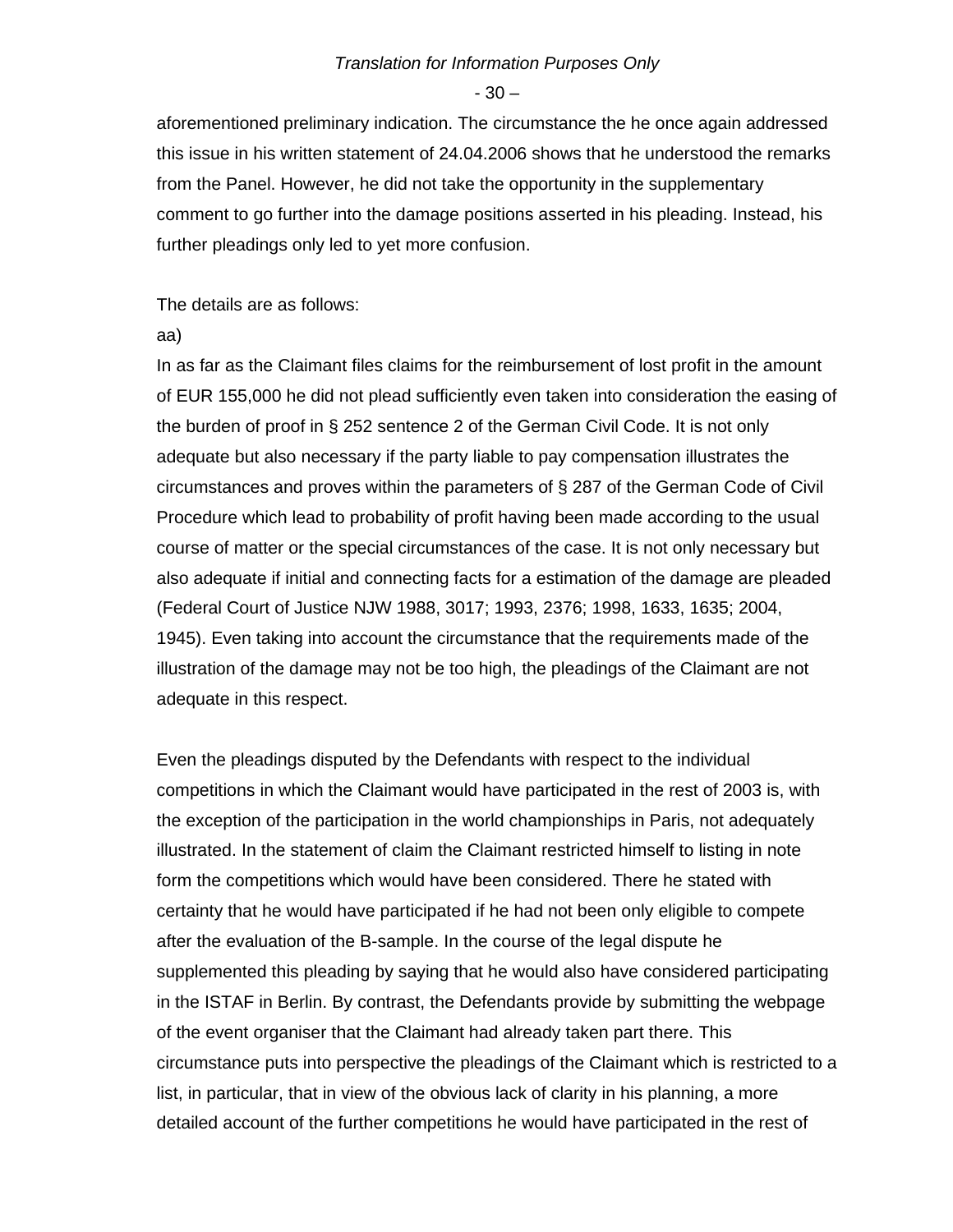- 31 –

the year would have been necessary. This is emphasised by the fact that the Claimant also expressly pleaded in the written statement of 24.04.2006 that the final competition planning for the rest of the season after the world championships was not clear before the world championships and would have been dependent on the results at the world championships and the offers from the event organisers. This clearly shows that – in as far as specific lost profit is asserted from the non-participation at sporting events – participation was by no means certain according to the new pleadings of the Claimant. This also means that the loss of appearance money in Brussels and Moscow cannot form the basis of any claim either. In as far as Defendant 2) made an offer to the manager of the Claimant that the latter could run at the event in Monaco (Sheet 1299 of the claim) the Claimant did not file any claim for appearance money.

Therefore the further prize money pleaded in the event of gaining second place (or in the case of Monaco, first place) in the competitions, the prizes from the sponsors and the time bonus in the Memorial van Damme are not pleaded cogently either. A further factor is that the allegation of the Claimant that as a rule he would have come in second place – and also second in the world ranking list of the IAAF – was not reinforced by any further pleading of the facts. Neither the bases on which this estimate is based, e.g. events in 2003 he had already attended, nor any other data about the training condition of the Claimant, were pleaded. This in particular would have been necessary because they are not generally known facts. A further factor is hat the estimate of the Claimant with regard to chances of success have proved to be uncertain in the course of the legal dispute; for example he only gained 8th place at the ISTAF in Berlin. The fact that the Claimant had by then not been so successful as he had predicted for the future is clear from the article in the Berliner Zeitung submitted by the Claimant himself (Appendix K 4, Sheet 42 of the claim) which states that in July he only gained third place in the national championships in Nairobi.

As the Claimant had also not pleaded what prizes and prize money he would have expected if he had not gained second place it was therefore not possible to give an estimate or to take of evidence, especially as the Claimant had only named his manager as witness with respect to the individual amounts and his projected performance.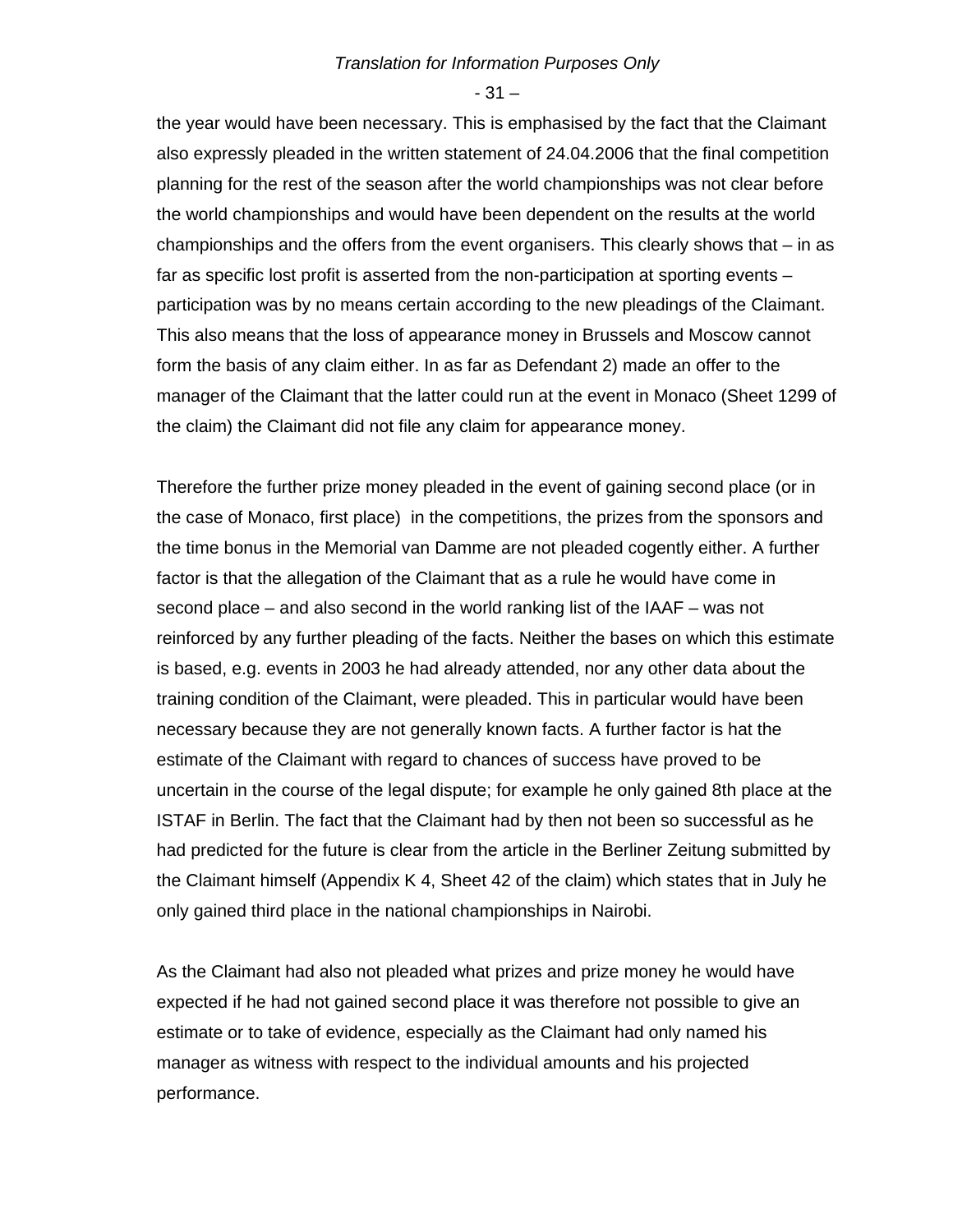- 32 –

As the Claimant did not plead any facts supporting the probability of profit from the normal course of matters or the particular circumstances of the case, because he had not illustrated either initial not connection factors for an estimate of the damage, the claim had to be dismissed.

## bb)

The conclusion is similar in as far as the Claimant asserted lost profit of EUR 200,000 as a damage position. Thereby it is assumed that his reputation suffered from the events which form the subject of the dispute and that he is still confronted today with those events to some extent. However, it must not be forgotten that Defendant 2 clarified in its statement of 1.10.2003 that the Claimant was not found guilty of a doping offence. This made it clear that the Defendants would not be making any further accusations in this respect. In order to make an estimate of the damages possible subject to § 287 of the German Code of Civil Procedure he would have had to plead a basis for the estimate of the alleged damages. He himself does not plead that he suffered financial disadvantages specifically through his sponsor Nike. Otherwise the income situation of the Claimant has remained completely in the dark, just as his chances for further sponsors. In particular, he did not plead at all with respect to the agreement with Nike which sponsors he could have had, and if so in what area. In as far as potential sponsors refrained from concluding agreements due to the temporary doping suspicion the Claimant could have pleaded this. He could definitely have illustrated which sponsors he intended to contact and what fees he expected at all in this respect.

However, as the Claimant refused to make further pleadings the claims had to be dismissed owing to the lack of cogency with respect to the amount.

#### III.

## Motion 2)

Cologne Regional Court does not have international jurisdiction either with respect to the decision about the cease and desist order by the Claimant based on § 33 of the Act against Restraints on Competition because the alleged discrimination of the Claimant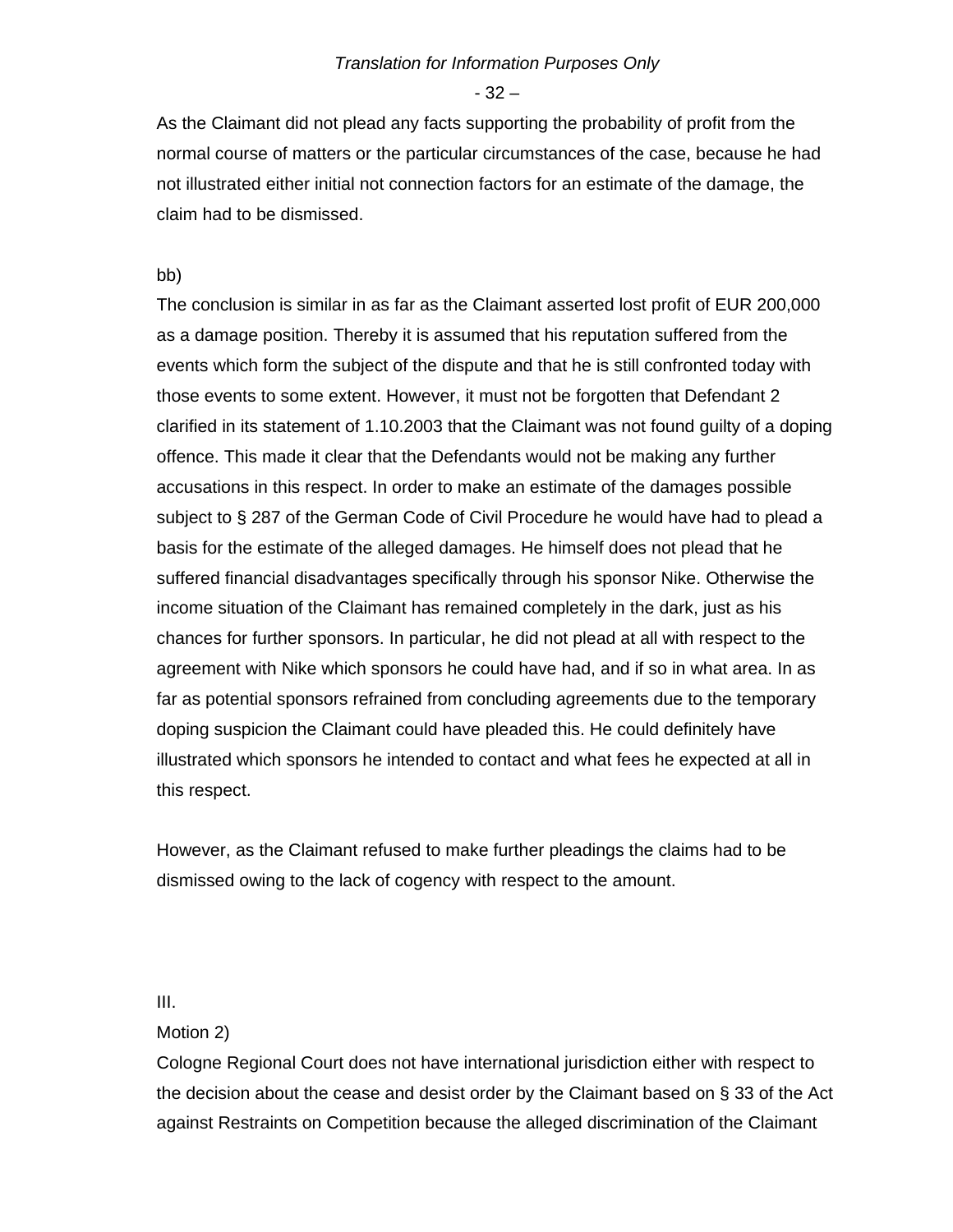- 33 –

by application of an inappropriate doping test for rhEPO does not have any effect within Germany. This also applies in particular because an unfair hindrance or a discriminatory act by the Defendant 1 or 2 as against the Claimant – in particular with regard to a domestic effect – has not been cogently pleaded. International jurisdiction of Cologne Regional Court based on § 32 of the German Code of Civil Procedure is not conferred hereby. This also applies in cases in which the Claimant – in line with his alternative motions – requests that the tests which take place in German are ceased. There is not domestic effect in this respect within the meaning of  $\S$  130 (2) of the Act against Restraints on Competition.

As already illustrated, the issue of whether a measure is an unfair hindrance or discriminatory is dependant principally to the nature of the measure in question. The Claimant who works as a professional athlete demands on the claim basis of § 33 of the Act against Restraints on Competition that both Defendants refrain from carrying out EPO-tests in which the test procedure used on 8.08.2003 is used, alternatively demands that those EPO-tests in which the EPO antibody AE A 5 is used are ceased. The reason he gives for this is that the test or the antibodies used are in principle faulty or prone to faults and that he is therefore exposed to the risk of wrongly being accused of a doping offence. However, it cannot be inferred from this that solely the fact that the Claimant – as all other athletes – is subjected to such doping tests as condition for participating in athletics competitions means that he is unfairly hindered or discriminated against by the Defendants. It is not disputed that the Claimant was subjected to doping tests on many occasions in the past and that in only one case did the A-sample test positive and then the B-sample did not confirm the A-test. All professional athletes are subjected annually to the same test in thousands of cases and only in a few cases are there any faulty results. It is also undisputed that the test method is constantly being further developed and applied in a refined form, as can be seen from the example for the activity test which was revised in 2003 between the evaluation of the A-sample and the B-sample. However, it is also not disputed that doping offences should be pursued and punished in the interest of fair competition. This is also in the interest of the Claimant who would otherwise run the risk of being beaten in the field by a competitor who may have been doped.

Given the above, it is not clear how the application of the test could constitute the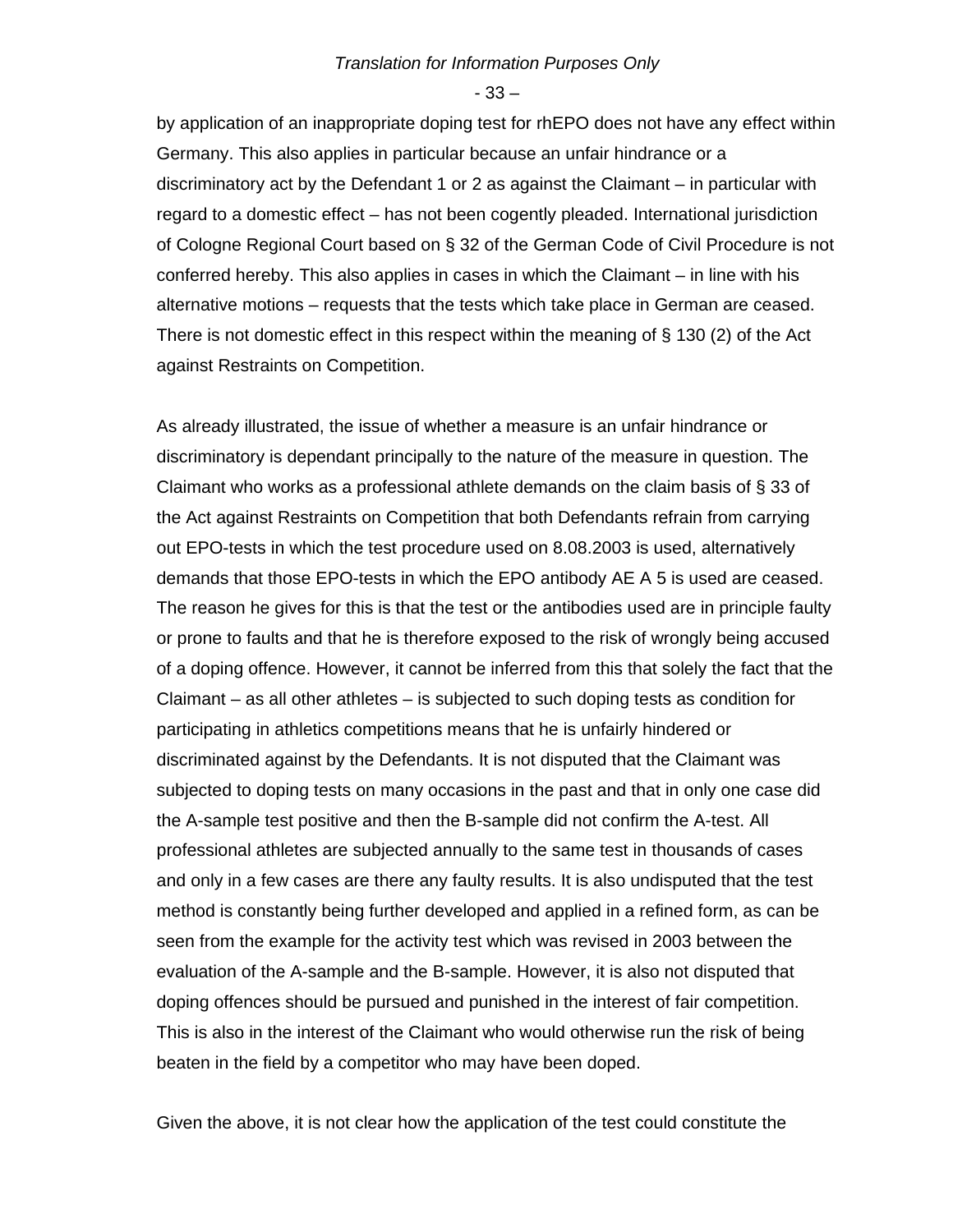- 34 –

abuse of a market-dominant position. A company which can be guilty of abuse under § 19 (4) No. 1 of the Act against Restraints on Competition can only be one which owing to its special market power affects the market in a way significant for competition without objective justification. The uniform application of the doping test which forms the subject of the dispute to all athletes in the interest of fair competition is not without objective justification if and in as long as there is no other safer doping test which can reasonably be applied considering the interests of all involved parties. The Claimant did not plead there was such a test. Also, the uniform application of the test does not constitute an abuse of the denial of access within the meaning of § 19 (4) No. 4 of the Act against Restraints on Competition, especially as there is an objective justification for carrying out the test. The Claimant cannot reclaim an unjustified discriminatory treatment within the meaning of § 20 (1) of the Act against Restraints on Competition either: The Defendants do not treat economically similar factors unequally but they subject all athletes in the same way to the doping test. As illustrated, this is objectively justified. A breach of the hindrance prohibition for companies with superior market power (§ 20 (4), (5) of the Act against Restraints on Competition) cannot be determined, especially as this provision is principally directed towards the systematic and targeted use of predatory pricing or discounting as against small and medium-sized companies (see Bechtold, Act against Restraints on Competition, § 20, marginal no. 61 with further references). No breach of the prohibition on refusing admittance to an association as set out in § 20 (6) of the Act against Restraints on Competition can be determined either as the testing of all athletes cannot be considered to be a discriminatory objectively unjustified treatment. Conversely, what the Claimant does demand is preferential treatment by stating that he wants to participate in competitions without having to undergo a doping test subject to the general practised methods; it is obvious that the Defendants, if they were to satisfy his request, would in turn be exposed to the accusation from other athletes.

It is also not clear how the tests arranged by the Defendant of necessity outside the area of application of the Act against Restraints on Competition should have any appreciable effect in German on the Claimant who lives in the USA; the fact that a test evaluated in Germany led on one occasion to a positive result for the Claimant does not mean that an effect has to be expected in Germany in future, especially as the testing method and the test are internationally standardised and certified. Also in as far as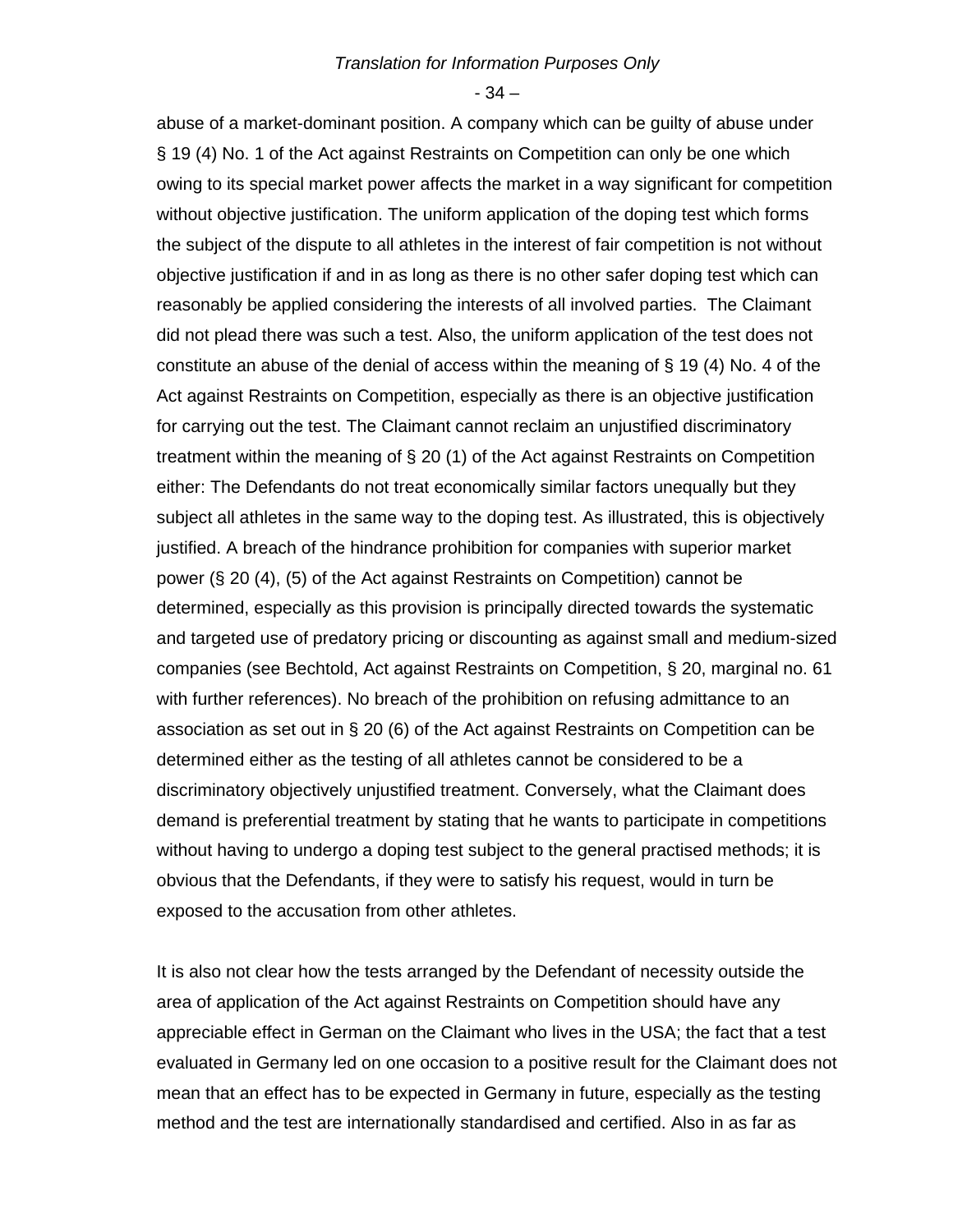- 35 –

tests and their evaluations take place in Germany they may have an effect on the participation of the Claimant in competition anywhere in the world. However, any effect in Germany is only appreciable within the meaning of § 130 (2) of the Act against Restraints on Competition if it has a quantitative minimum which allows for the affirmation of a domestic effect. Irrespective of the difficulty to define appreciability (in practice there have been attempts to regard domestic competition restrictions as not appreciable in cases of relevant domestic turnover of up to DEM 3 to 5 million, see Bechtold, op. cit., § 130, marginal no. 15) the effects in Germany have not been pleaded in any further detail at all. The mere fact that he (also) participates in events in Germany and trains here for a few weeks in the year does not satisfy the conditions.

As a tortious act within the meaning of § 33 of the Act against Restraints on Competition is not cogently pleaded anyway, international jurisdiction of Cologne Regional Court is not founded through § 33 of the German Code of Civil Procedure.

## IV.

The ancillary decisions associated with the proceedings are based on §§ 91, 101, 709 of the German Code of Civil Procedure.

After review, it can be said that the written statement of the Claimant of 12.06.2006 which was not delivered on time and which basically only contains legal information does not constitute any reason to reopen the hearing. The other written statement of the Claimant of 8.09.2006 also not submitted in time does not does not constitute any reason to reopen the hearing, § 296a sentence 1 of the German Code of Civil Procedure. The new pleadings to publish the result of the A-test in the *Jones* case and the issue of whether this athlete was doped are without significance for the decision. The case of § 156 of the German Code of Civil Procedure has also not been satisfied.

Dispute value:

| Motion 1): | 500.000,00 €     |
|------------|------------------|
| Motion 2): | 100.000,00 €     |
| total:     | 600.000,00 $\in$ |